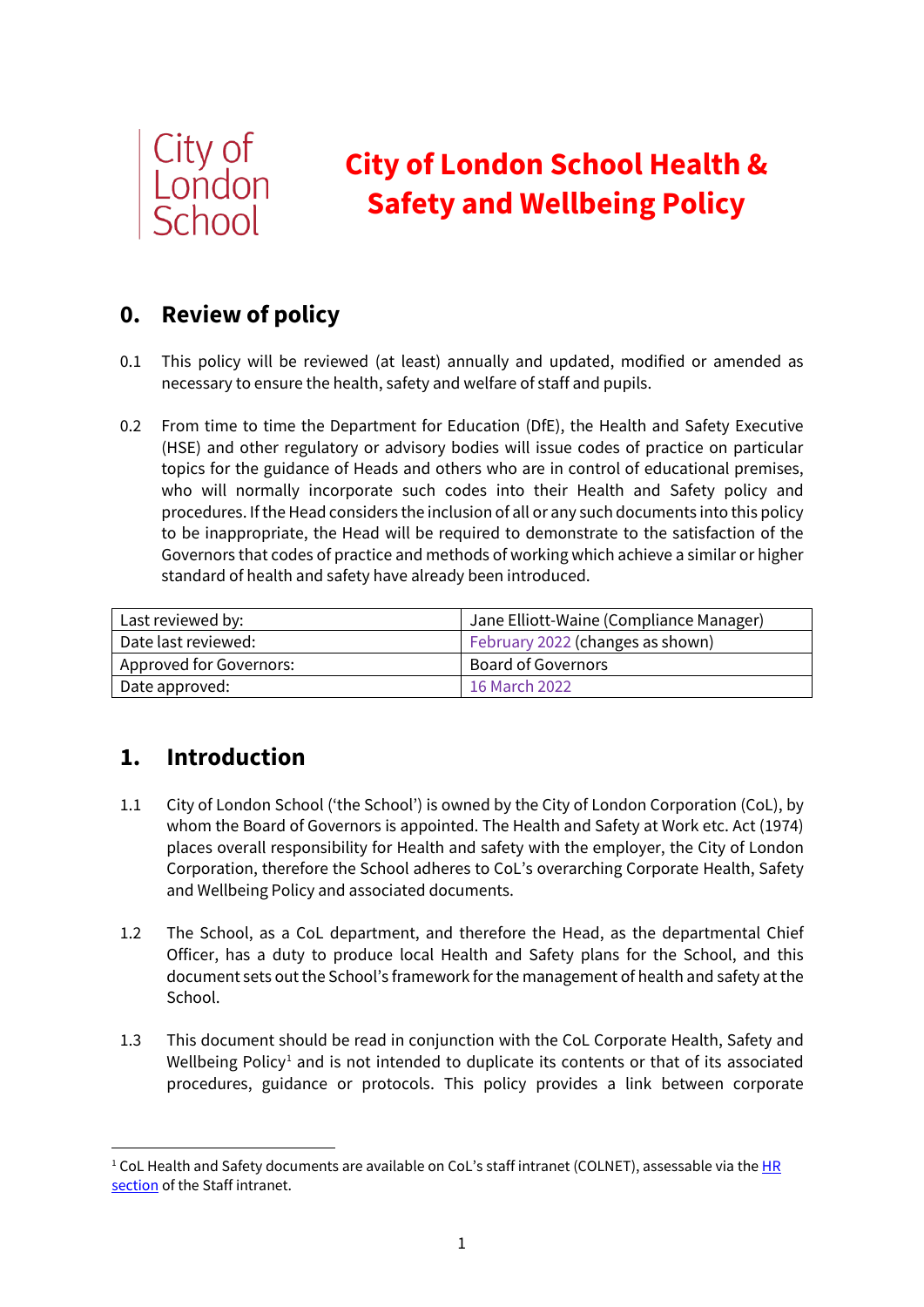requirements and those of the School and demonstrates our commitment to managing health and safety.

- 1.4 The purpose of this policy is to outline the organisation (people) and arrangements (systems) in place for managing health and safety at the School. It also includes the arrangements in place for the planning, organising, control, monitoring and review of preventative and protective measures.
- 1.5 This policy should also be read in conjunction with:
	- The Accessibility Policy
	- The Safeguarding Policy
	- The Educational Visits Policy
	- The Fire Safety Policy and Procedures
	- The First Aid Policy
	- The Medicines and Medical Conditions Policy
	- The New Staff Induction Policy and Handbook
	- The Risk Assessment Procedure (which incorporates CoL guidance on Risk Assessment)
	- The Security Policy
	- The Substance Misuse Management and Education Policy
	- The CoL Occupational Health, Safety and Wellbeing Policy
	- The CoL Policy on Physical and Verbal abuse of City of London Corporation employees
	- The CoL Staff Code of Conduct
	- All other relevant CLS safety procedures and guidance documents and City of London Corporation *policies*<sup>[2](#page-1-0)</sup>.
- 1.6 This policy consists of three parts:
	- the general statement of policy
	- the description of responsibilities for and the organisation of health and safety
	- the detailed arrangements for health and safety
- 1.7 This policy has regard to Part 3 (Welfare, health and safety of pupils), Paragraphs 11 (Health and Safety) and 16 (Risk Assessment) and Part 5 (Premises of and accommodation at schools), Paragraphs 23–29 of the Independent School Standards Regulations.

### **2. General statement of policy**

2.1 On behalf of the City of London Corporation (as the employer), the Governors attach the highest priority to ensuring that all the operations within the school environment, both educational and support, are delivered in a manner that is safe and healthy for all.

The Governors and the Head are committed to promoting the welfare of all in the School community so that effective learning can take place, and we recognise that under the *[Health and Safety at Work Act](http://www.legislation.gov.uk/ukpga/1974/37/contents)* (1974) we have a collective responsibility for providing a safe and healthy school for all of the School's staff, pupils, parents / carers, visitors, contractors

<span id="page-1-0"></span><sup>2</sup> Available with a City of London Corporation employees' login.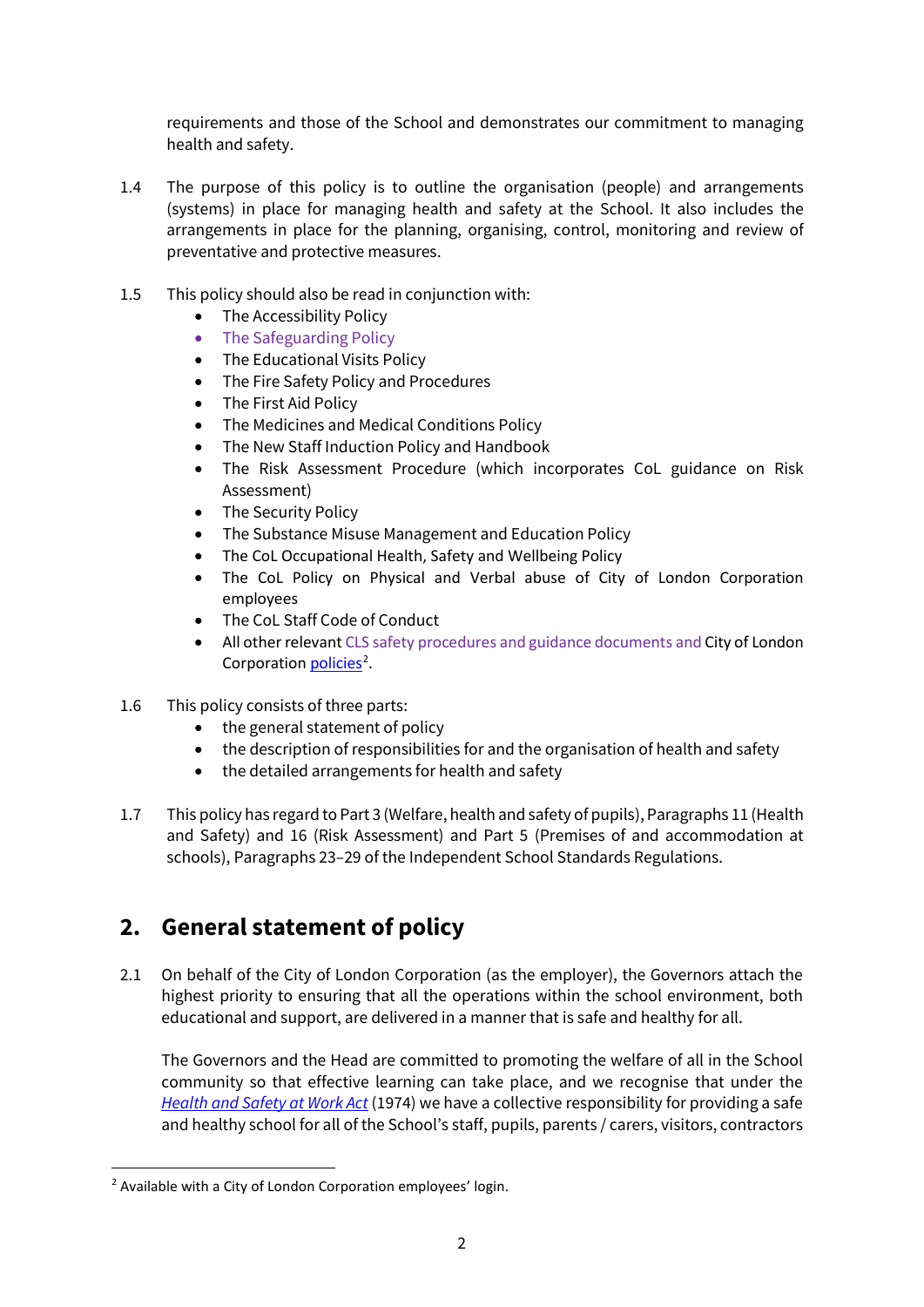and anyone else affected by the School's activities or who use the premises of the School from time to time. We will actively promote best practice from regulatory bodies, as this is fundamental to the success of the School and the welfare of its pupils.

The School's aim is to provide and maintain safe and health working conditions, facilities, equipment, and systems of work for all our employees. We believe that through the provision of information, training, resources, collective sharing of good practice, having open and honest communication and clear supervision, we will be able to foster a positive safety culture at the School.

The allocations of duties and responsibilities for safety matters and the particular arrangements which we make to implement thus policy are set out below. To ensure that people understand what they need to do to stay safe this document and all other health, safety and wellbeing documents will be presented in a clear and uncomplicated way.

We will ensure that the policy and arrangements are kept up to date, particularly as new risks are identified or emerge and where there are changes within the school in terms of its nature or size.

| Signed: |           |
|---------|-----------|
| Head:   | Alan Bird |

- 2.2 The Governors, Head and Staff recognise there is specific legislation and guidance from the Health and Safety Executive and other Government departments that need to be referred to and complied with to enable us all to maintain and safe environments for staff to work and pupils to learn.
- 2.3 We recognise the guidance contained in the Health and Safety Executive (HSE)'s *[Managing](http://www.hse.gov.uk/pubns/books/hsg65.htm)  [for Health and Safety](http://www.hse.gov.uk/pubns/books/hsg65.htm)* (HSG 65) and *[Sensible Health and Safety Management in Schools](http://www.hse.gov.uk/services/education/sensible-leadership/index.htm)* and intend to follow the good practice recommendations they make. The School is aware of, and will follow, the DfE's guidance *[Health and safety: responsibilities and duties for schools](https://www.gov.uk/government/publications/health-and-safety-advice-for-schools/responsibilities-and-duties-for-schools)*.
- 2.4 We recognise the good practice contained in the HSE's guidance *[School Trips and Outdoor](http://www.hse.gov.uk/services/education/school-trips.pdf)  [Learning Activities: Tackling the Health and Safety Myths](http://www.hse.gov.uk/services/education/school-trips.pdf)* and the DfE's *[Health and Safety on](https://www.gov.uk/government/publications/health-and-safety-on-educational-visits/health-and-safety-on-educational-visits)  [Educational Visits](https://www.gov.uk/government/publications/health-and-safety-on-educational-visits/health-and-safety-on-educational-visits)* (2018), and this is incorporated in the School's Educational Visits Policy.
- 2.5 The School will provide and maintain written risk assessments of the risks to the health and safety of its employees whilst they are at work and others who may be affected, as required by the *[Management of Health and Safety at Work Regulations](http://www.legislation.gov.uk/uksi/1999/3242/regulation/3/made)* (1999) (see the Risk Assessment section).
- 2.6 The School is conscious of the external environment that may be affected by its activities and pays regard to the implications of the *[Environmental Protection Act](http://www.legislation.gov.uk/ukpga/1990/43/contents)*(1990) (in particular, the duty of care as regards waste).
- 2.7 The Governors accept these responsibilities and it will continue to be their policy to promote standards of health, safety and welfare that comply fully with the terms and requirements of the above Act, Regulations made under that Act, and Approved Codes of Practice. It is considered by the Governors that health and safety is a responsibility at least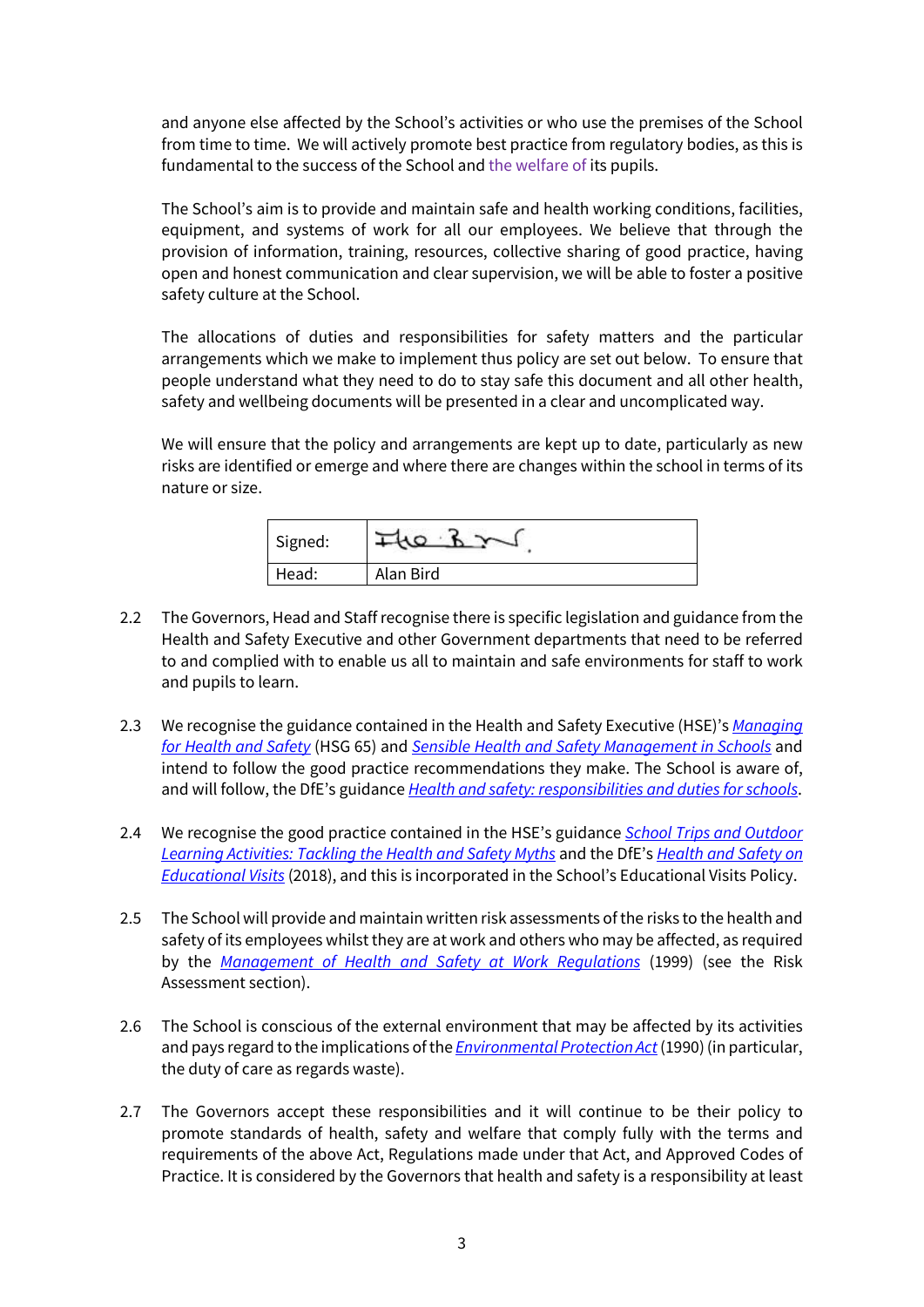equal in importance to that of any other function of the School, and they believe that the prevention of accidents, injury or loss is essential to the efficient operation of the School and is part of the good education of its pupils.

### **3. Responsibilities**

#### 3.1 **The responsibilities of the Board of Governors (on behalf of the City of London Corporation[3](#page-3-0) )**

In the discharge of its duty the Board of Governors will:

- Provide strategic governance by demonstrating leaderships and commitment to improving health, safety and wellbeing performance at the School
- Ensure that they and the whole School community adhere to the provisions laid out in the overarching CoL Health, Safety and Wellbeing Policy and associated documents
- Ensure that there is an effective and enforceable policy for the provision of health and safety throughout the School and that it contains rigorous and comprehensive systems for monitoring and auditing health and safety management within the **School**
- Ensure that the Schools health and safety policies and procedures are kept up to date and that positive arrangements are in place to ensure that all staff and pupils are aware of and comply with their contents
- Accept their role, collectively and individually, in providing health and safety leadership within the School, and will ensure and require that they are kept informed of, and alert to, relevant health and safety risk management issues
- Fulfil their responsibility by appointing a nominated as Governor with responsibility for overseeing Health and Safety (see the *Responsibilities* section below, and Appendix 1)
- Receive reports relating to health and safety in order to enable them to monitor the adequacy of arrangements and take any action necessary

#### 3.2 **Nominated Health and Safety Governor**

The Governors will appoint one of their number to be the nominated governor, who has responsibility for oversight of Health and Safety matters, but clearly acknowledge that this role does not detract from the health and safety responsibilities of the other Governors, either individually or as a whole. The nominated Governor will ensure that the Head is actively taking responsibility for ensuring that corporate and departmental policies are being effectively implemented within the school.

#### 3.3 **The responsibilities of the Head**

The Head is directly responsible to the Governors on a day-to-day basis for the safe functioning of all the School's activities. They are also responsible for ensuring the implementation of Corporate and School policies. In particular, the Head is required to:

<span id="page-3-0"></span><sup>&</sup>lt;sup>3</sup> The City of London Corporation provides the necessary legal, technical and practical health and safety assistance and information to help the School undertake the measures needed to comply with health and safety law, and provides an independent monitoring service of the activities of the School.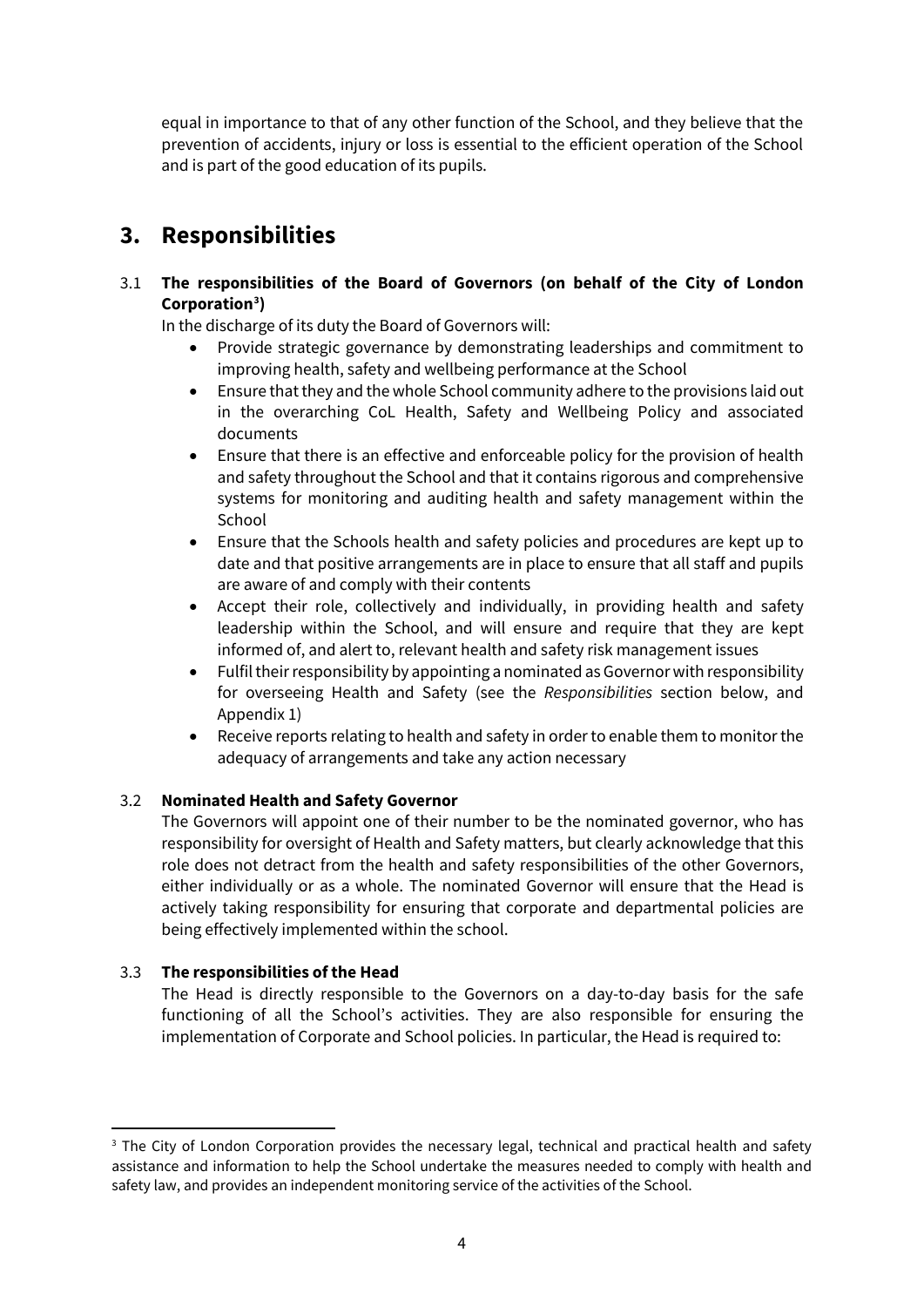#### *Leadership, management and oversight*

- Be aware of the basic requirements of the *Health and Safety at Work Act* (1974) and any other Health and Safety legislation and codes of practices relevant to the School.
- Take all necessary and appropriate action to ensure that the requirements of all relevant legislation, codes of practice and guidelines are always met in full.
- Implement the requirements of this policy and ensure compliance with all health and safety legislation within the School.
- Ensure that the objectives outlined within this policy are fully understood, observed and implemented by persons under their control.
- Demonstrate a personal commitment to health and safety by providing visible and active leadership and leading by example.
- Ensure a positive health and safety culture is evident and a proactive approach to health and safety management is adopted within the School.
- Ensure, at all times, the health, safety and welfare of staff, pupils and others using the School premises or facilities or services or attending or taking part in Schoolsponsored activities.
- Oversee the maintenance and development of safe working practices and conditions for teaching staff, support staff, visiting and casual staff, pupils, visitors and any other person using the premises or engaged in School-sponsored activities. The Head will take all reasonably practicable steps to achieve this end, through the Senior Deputy Head, the Bursar, Heads of Departments (where appropriate) and other senior members of staff, Teachers, and others as appropriate, to ensure the co-operation of all staff at all levels with regard to working to this policy.
- Monitor the standards of health and safety throughout the School, including all School-based activities, encourage staff, pupils and others to achieve the highest possible standards, and discipline those who consistently fail to consider their own well-being or the health and safety of others.
- Be responsible for ensuring that all staff fully understand their responsibilities and are given both the time and the encouragement to pursue them.
- Appoint a competent person (the Compliance Manager) to assist them with meeting the health safety objectives, standards and checks detailed in this policy.
- Consult with all appropriate members of staff, including staff representatives, on health and safety issues.
- Constantly monitor the effectiveness of this policy as regards both teaching and non-teaching work, and report back and recommend (to the Senior Deputy Head, Compliance Manager and / or Bursar, as appropriate) changes to the policy in the light of experience.
- Take steps to ensure that changes in curriculum are considered for their health and safety implications.
- Have due regard for the Institute of Directors (IoD) / HSE Guidance: Leading health [and safety at work - Leadership actions for directors and board members](https://www.hse.gov.uk/pubns/indg417.pdf)

#### *Facilities and environment*

• Ensure the School requirements with respect to Fire Matters are implemented in line with legislation and CoL policy.

#### *Investment in and provision of resources*

• Ensure all school decisions (including new projects, procurement decisions, contractor selection, etc.) fully consider health and safety.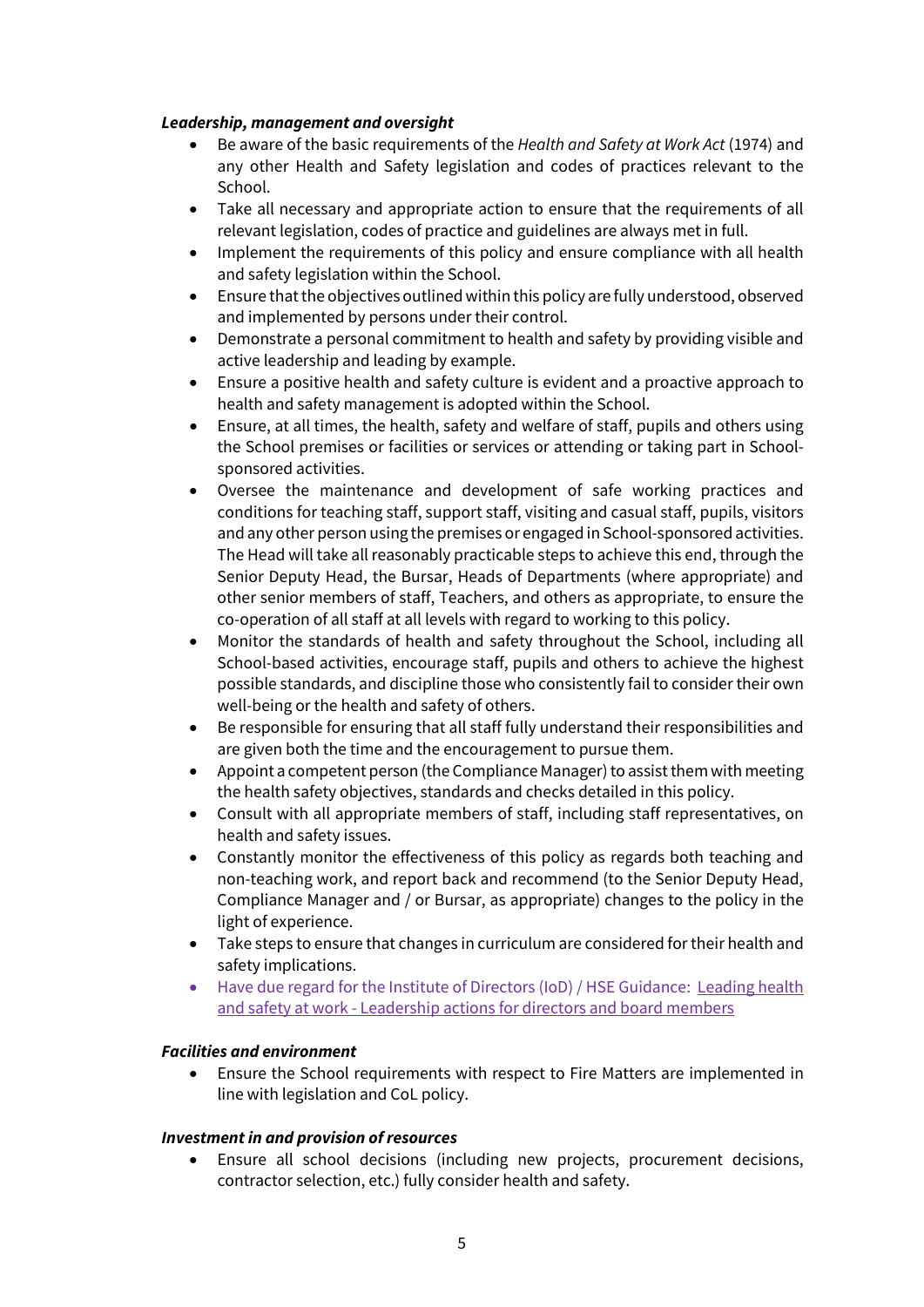• Ensure that, so far as it is within his control, that adequate funds, materials, equipment and human resources are provided to ensure health and safety requirements are being met.

#### *Risk management*

- Be responsible for ensuring that suitable risk assessments are completed covering all processes and activities carried out, with adequate records being maintained and available for inspection.
- Ensure safe working practices and procedures throughout the School, including those relating to the provision and use of machinery and other apparatus, so that each task is carried out to the required standards and so that all risks are controlled.
- Ensure that adequate communication and consultation channels are maintained so that information concerning health and safety matters, including the results of risk assessments which may affect staff, is adequately communicated to them.
- Encourage all employees to suggest ways and means of reducing risks.
- Monitor performance with regard to health and safety by the completion of the CoL Annual Certificate of Assurance.

#### *Training*

- Ensure suitable persons are nominated to undertake key health and safety functions within the School and to ensure these individuals are adequately supported and suitably trained.
- Ensure that all persons under the Head's control are adequately trained to carry out any task required of them in a healthy and safe manner.

#### 3.4 **The responsibilities of the Senior Deputy Head and Bursar**

The Head works with the Board of Governors to ensure compliance with this policy. The Senior Deputy Head is the member of the Senior Management Team (SMT) to whom the Head delegates day-to-day operational responsibility for health and safety in the School. The Senior Deputy Head has overall responsibility for monitoring health and safety within the School and for reporting any serious breaches to the Governors through the Head. The Senior Deputy Head works closely with the Bursar and Compliance Manager in fulfilling this role, and is responsible to the Board of Governors (through the Head) for:

#### *Organisation and management*

- Monitoring the management structure, along with the Head and nominated Governor.
- Chairing the School's Health & Safety Committee.
- Encouraging staff, pupils and others to promote Health and Safety.
- Ensuring compliance with the City of London Corporation's Corporate Health and Safety Policy including the requirement for monitoring, safety assurance and inspections.

#### *Reporting and monitoring*

- Providing copies of all relevant paperwork to the governor overseeing health and safety.
- Producing reports for Governors on health and safety covering:
	- o statistics on accidents to pupils, staff and visitors
		- o staff training
		- o fire practices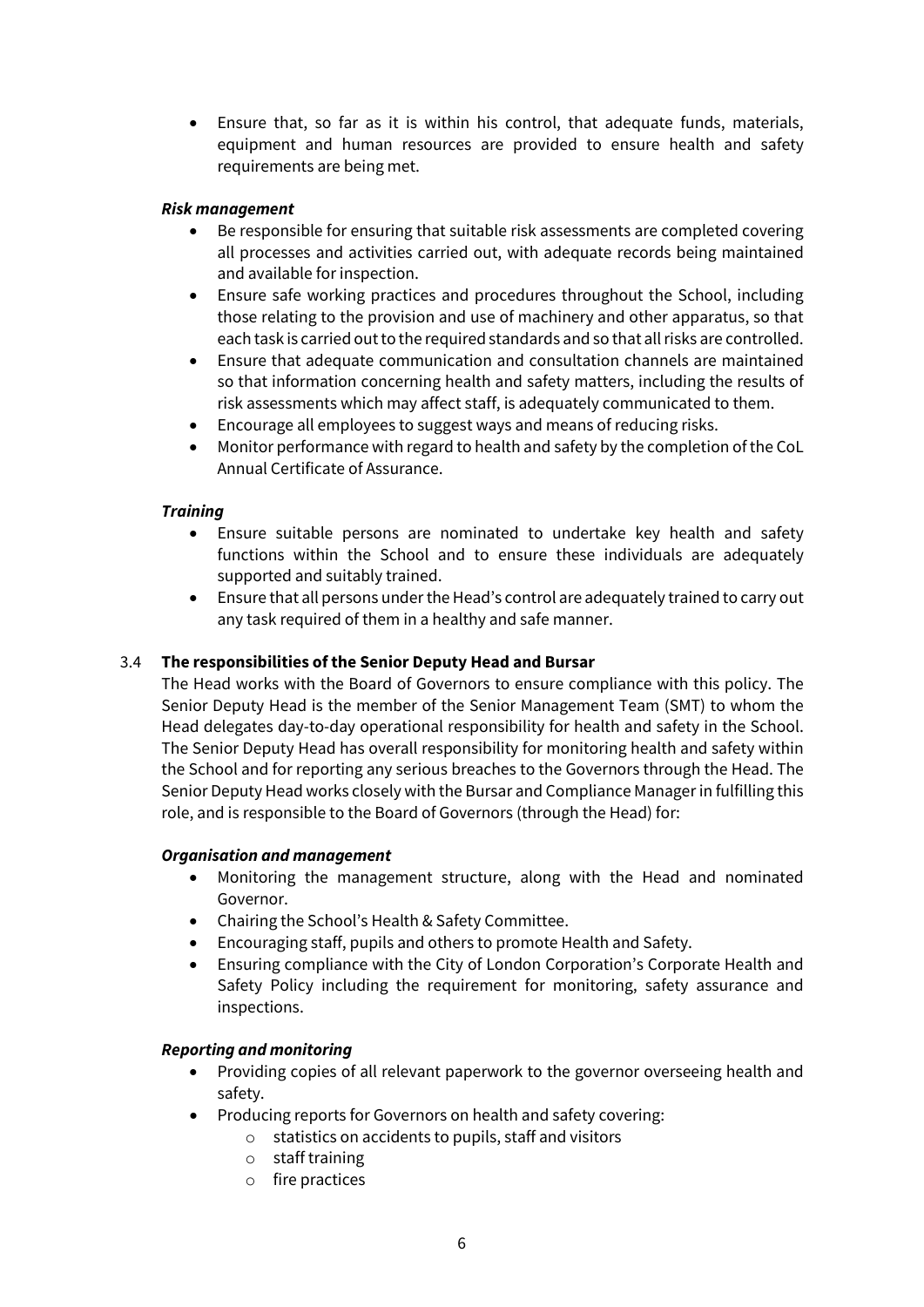- o all new or revised related policies and procedures.
- Providing the minutes of the Health and Safety Committee's meetings, together with any other issues on health and safety that the Senior Deputy Head as Chair of the Health and Safety Committee considers need to be brought to the Governors' attention, at each meeting of the Board of Governors.
- With the Compliance Manager and Facilities Manager, ensuring that the School's adherence to health and safety in catering and cleaning of the food preparation and eating areas is subject to external inspection by the Environmental Health Officer. [In addition, the Catering Manager arranges for a regular independent hygiene and safety audit of food storage, meal preparation and food serving areas, together with regular external deep cleaning and pest control services, and the Bursar reports on all these aspects to the Health and Safety Committee.]
- Providing for monitoring by the Health and Safety Committee of safety assurance / inspection reports and actions required / timescales.

#### *Risk Assessment*

- Arranging systems of risk assessment which allow both the identification of educational opportunities and the prompt identification of potential hazards.
- Ensuring that robust arrangements, including adequate monitoring, are in place for the control of contractors working anywhere on the school site / premises.
- With the Facilities Manager, ensuring that a suitable and sufficient risk assessment for legionella / water hygiene management is periodically completed (frequency based on risk assessment) and that a suitable scheme of control is developed, implemented and monitored, including monthly water temperature testing regimes.

#### *First Aid*

- With the School Nurse, monitoring first aid and welfare provision.
- Ensuring that an adequate number of staff (teaching and support) is trained and qualified in first aid.

#### *Fire Safety*

- Ensuring that the School has a fire risk assessment, carried out by a suitably competent external risk assessment consultant, and that this is updated every five years (or more frequently if significant changes are made to the interior of buildings or on significant change of usage). The Health and Safety Committee should review this risk assessment every time it is amended.
- With the Bursar, supervising the Facilities Manager in the role of Fire Safety Manager.

#### *Induction and Training*

- Ensuring that the school has a comprehensive policy in place for the training and induction of new staff in health and safety related issues, which should include basic manual handling and working at height training where required. Health and Safety training that is related to an individual member of staff's functions, such as a science technician, will be provided in addition to the "standard" induction training.
- Identifying the training needs of staff and pupils in Health and Safety matters and ensuring, within the financial resources available, that all members of staff and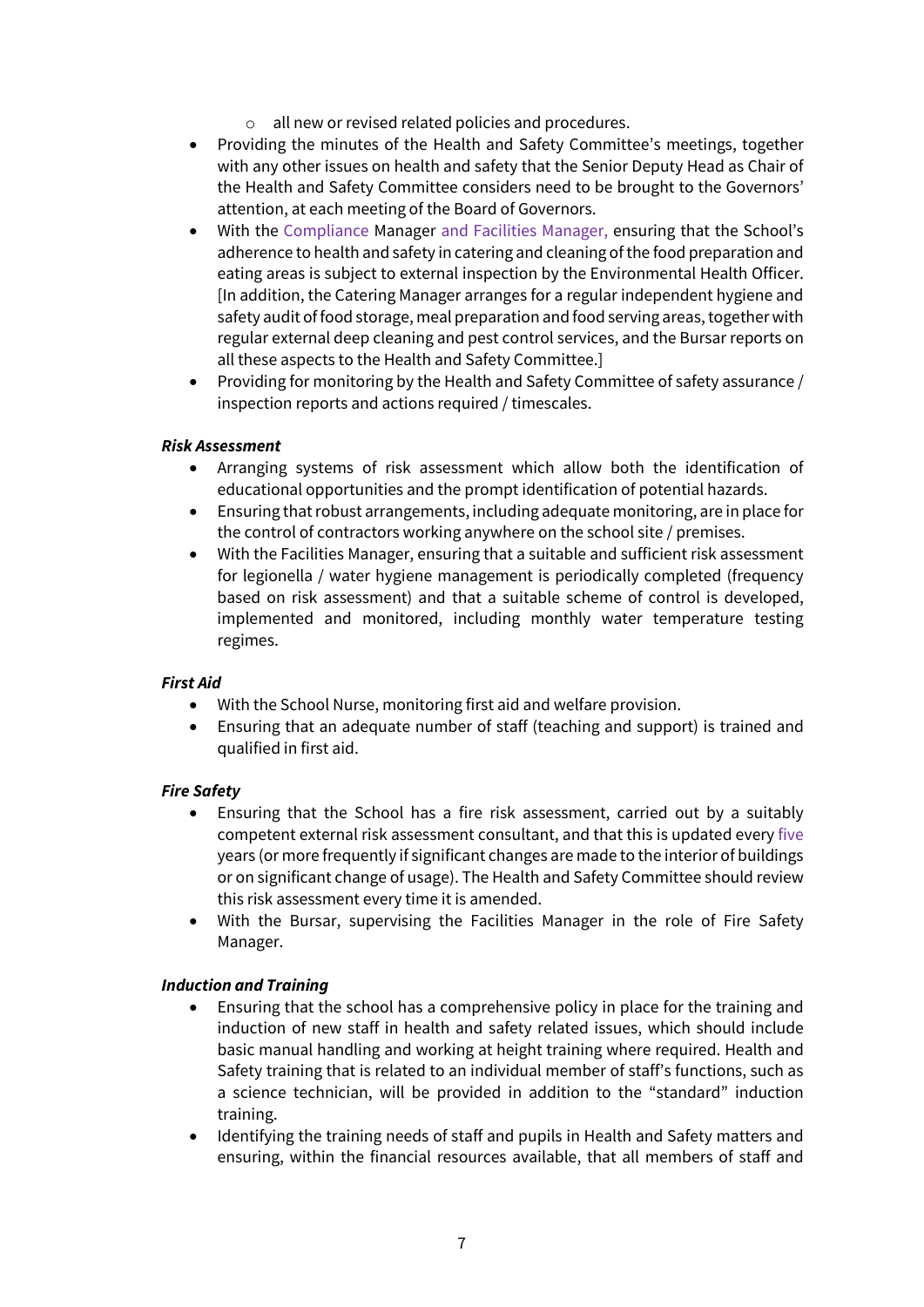pupils who have identified training needs receive adequate and appropriate training.

#### 3.5 **The responsibilities of the Compliance Manager**

The Compliance Manager is the School's competent person with regard to health and safety and is the nominated officer to act as the Departmental Safety Manager as set out in the Corporate Health, Safety and Wellbeing Policy. They are responsible for ensuring there is a coherent and adequate health and safety management system in place. They provide general advisory and information services for the School on matters of health, safety, wellbeing and fire and actively assist the Senior Deputy Head and Bursar with their day-today operational duties. They will provide a conduit and key single point of contact between the Corporate Health, Safety and Wellbeing Team and will facilitate the flow of information. In addition, they are responsible for:

- Reviewing health and safety policies and ensuring that our documents reflect our risk profile and are compliant with relevant legislation and industry best practice
- Carrying out site inspections and internal safety audits and overseeing external audits including those completed by CoL
- Carrying out periodic reviews and safety audits of the findings of risk assessments
- Collating accident and incident information and, where necessary, carrying out accident and incident investigations and to complete reports, when required, to the CoL Health and Safety Team in line with their procedures, including RIDDOR reportable incidents
- Working in collaboration with the School's Facilities Manager to ensure compliance with all fire regulations, CoL fire policies and procedures and ensure that regular fire risk assessments are undertaken, and action plans implemented
- Monitor the safety management system and advise relevant managers in reviewing departmental safety procedures.

#### 3.6 **The responsibilities of Supervisory Staff**

All supervisory staff (e.g. the Senior Management Team, Heads of Departments (HoDs), Senior Science Technicians, Line Managers and Duke of Edinburgh Co-ordinator) are responsible for the effective control of risks within the specific areas under their control. They will also be responsible for identifying potential hazards within their departments and writing appropriate risk assessments.

As part of their day-to-day responsibilities they will ensure that:

- Safe methods of working exist and are implemented throughout their department.
- Health and Safety regulations, rules, procedures and codes of practice are being applied effectively.
- Staff, pupils and others under their jurisdiction are instructed in safe working practices.
- New staff within their department are given induction, instruction and training in safe working practices.
- All necessary safety instruction, training and retraining is carried out within their area of responsibility.
- Where identified in risk assessments ensure statutory health surveillance is in place with advice sought from CoL Occupational Health Service.
- They monitor the standard of health and safety throughout the department in which they work, encourage staff, pupils and others to achieve the highest possible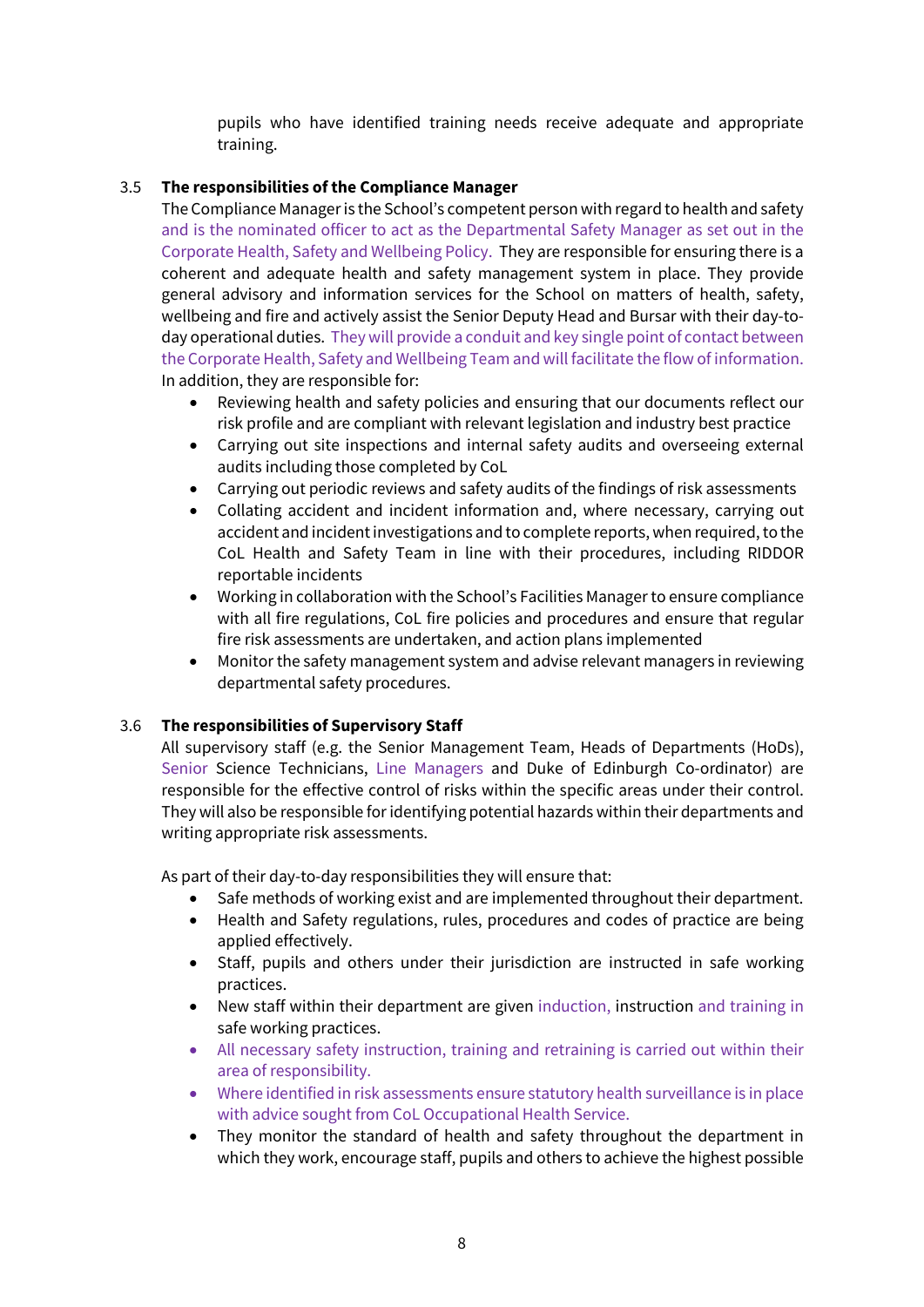standards of Health and Safety and discipline those who consistently fail to consider their own well-being or the Health and Safety of others.

- Regular safety inspections are made of their area of responsibility.
- Positive, corrective action is taken where necessary to ensure the health and safety of all staff, pupils and others.
- All plant, machinery and equipment in the department in which they work is in good and safe working order and is adequately guarded where required, and all reasonably practicable steps are taken to prevent its unauthorised or improper use.
- Appropriate protective clothing and equipment, first aid and fire appliances are provided and readily available in the department in which they work.
- Toxic, hazardous and highly flammable substances in the department in which they work are correctly used, stored and labelled.
- All the signs used meet the statutory requirements.
- All Health and Safety information is communicated to the relevant persons.
- They report, as appropriate, any Health and Safety concerns to the Senior Deputy Head, Bursar and Compliance Manager.

Further guidance is provided in documents HSG20 – Guidance for Manager on Health and Safety Compliance and HSG 55 Guidance on Health, Safety and Wellbeing Responsibilities and Resources for Managers<sup>[4](#page-8-0)</sup>.

#### 3.7 **The responsibilities of all members of staff**

All members of staff are responsible for taking reasonable care of their own health and safety, and that of pupils, visitors, temporary staff, volunteers, contractors and any other persons who may be affected by their acts or omissions at work as regards any duty or requirements imposed on the School or any other persons by or under any of the relevant statutory provisions. They are responsible for cooperating so far as necessary with the Head, other members of the Senior Management Team and the Compliance Manager in order to enable the Governors to comply with health and safety duties and requirements.

In particular, all members of staff will:

- Be familiar with, and comply with, this policy and all other health and safety policies and procedures as approved by the Board of Governors.
- Acquaint themselves with any specific health and safety legislation applicable to their role.
- Ensure health and safety regulations, rules, routines and procedures are being applied effectively by both staff and pupils.
- See that all plant, machinery and equipment is in good and safe working order and adequately guarded (where required) and prevent its unauthorised or improper use.
- Use the correct equipment and tools for the job and any protective equipment or safety devices which may be supplied.
- Ensure that toxic, hazardous and highly flammable substances are correctly used, stored and labelled.
- Report any risks or defects in the premises, plant, equipment and facilities which they observe to the Senior Deputy Head, Compliance Manager and / or the Facilities Manager.
- Take an active interest in promoting health and safety and suggest ways of reducing risks.

<span id="page-8-0"></span><sup>4</sup> This can be found on the *CitySafe* section of COLNET.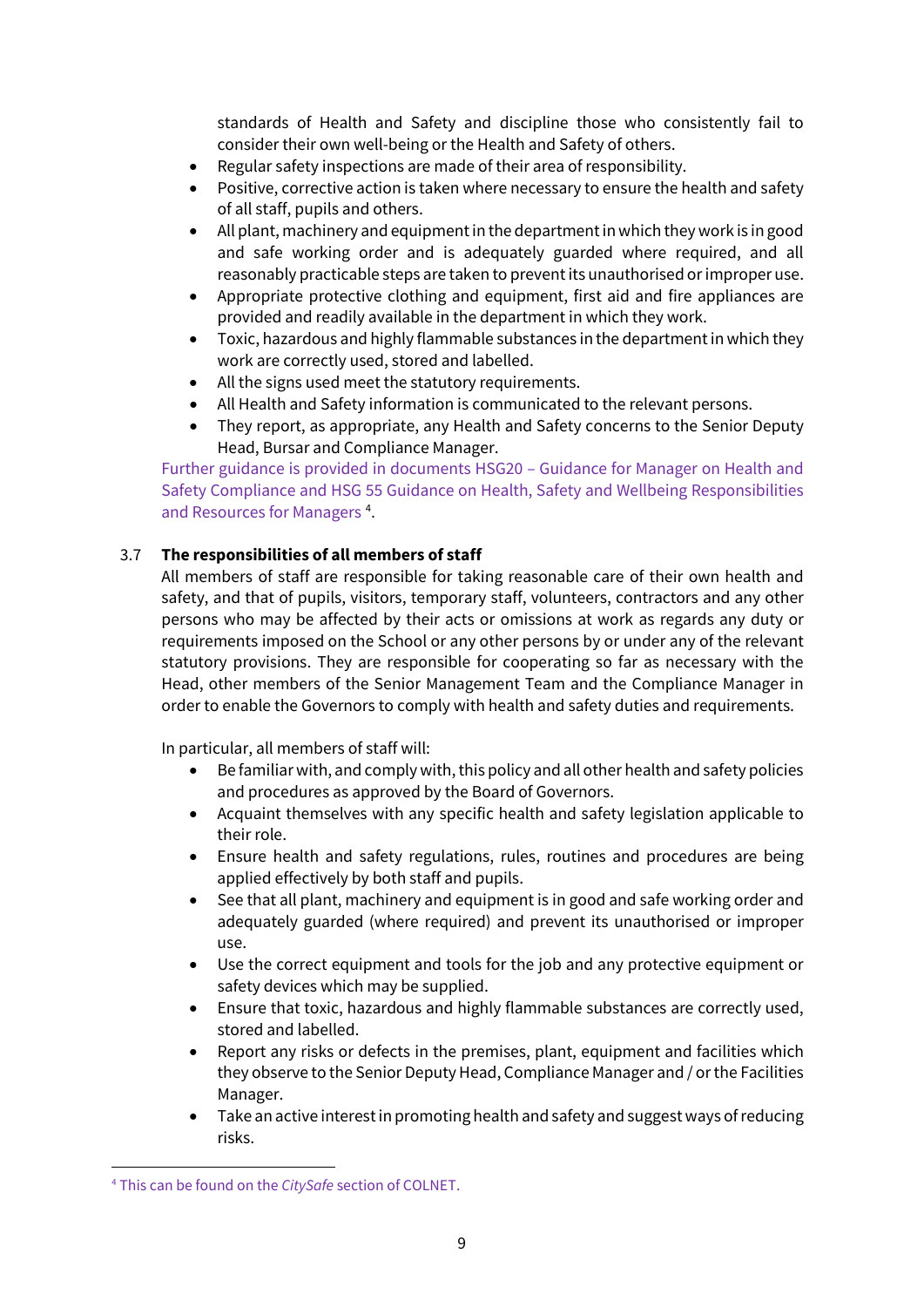Employees should not be in any doubt that the School will apply disciplinary procedures, where necessary, to an employee who is in breach of the School's and CoL policies and procedures.

All staff are briefed on the availability of this policy on the Staff intranet and the School's website. Staff will be advised as and when it is reviewed, added to or modified. Details of the organisation and arrangements for carrying out the policy are to be found below.

#### 3.8 **The responsibilities of Pupils**

Pupils will be reminded by staff that they are expected to:

- Exercise personal responsibility for the health and safety of themselves and others
- Observe all health and safety rules of the School and, in particular, the instructions of staff given in an emergency
- Use and not wilfully neglect or interfere with things provided for their health and safety
- Bring to the attention of any member of staff concerns related to their health, safety and welfare.

#### 3.9 **The responsibilities of Hirers, Contractors and Others**

When the premises are used for purposes not under the direction of the Head, then the principal person in charge of the activities for which the premises are in use will have responsibility for safe practices.

The Head, Senior Deputy Head or the Bursar will seek to ensure that hirers, contractors and others who use the School premises conduct themselves and carry out their operations in such a manner that all statutory and advisory safety requirements are met at all times.

When the School premises or facilities are being used out of normal School hours for a school-sponsored activity then, for the purposes of this policy, the organiser of that activity, even if a member of staff, will be treated as a hirer and will comply with the requirements of this section.

When the premises are hired to persons outside the employ of the School, it will be a condition for all hirers, contractors and others using the School premises or facilities that they are familiar with this policy, and relevant aspects of any other health and safety policies and procedures, that they comply with all safety directives of the School, report any accidents or near misses which occur on the premises and that they will not without the prior consent of the School:

- introduce equipment for use on the School premises
- alter fixed installations
- remove fire and safety notices or equipment
- take any action that may create hazards for persons using the premises or the staff or pupils of the School

All contractors who work on the School premises are required to ensure safe working practices by their own employees.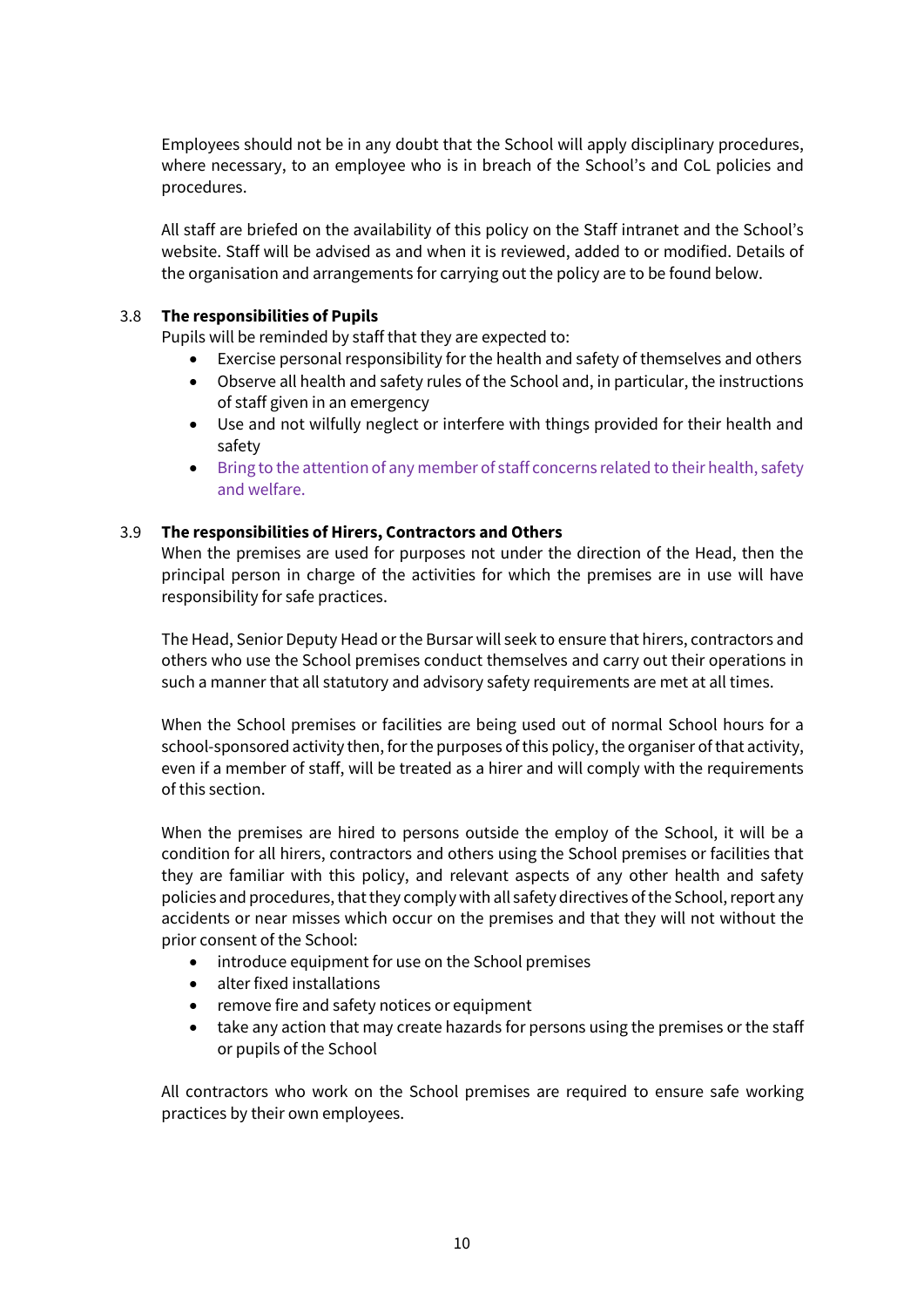In instances where the contractor creates hazardous conditions and refuses to eliminate them or to take action to make them safe, the Head will take such actions as are necessary to protect persons in the care of the Head from risk or injury.

## **4. Arrangements to Establish, Monitor and Review Procedures**

4.1 Our arrangements set out the process by which we can demonstrate our commitment to eliminate or reduce the risks of hazards in the workplace and facilitate the creation of a healthy and safe working environment throughout the School.

As a CoL department, we adhere to CoL's published policies and procedures<sup>[5](#page-10-0)</sup> as well as our own health safety documents published on the Staff intranet. The health and safety policies, procedures, maintenance records, documents and signage represent an integral part of the School's Safety Management System. The individual policies and procedures provide guidance on the processes to follow to demonstrate a consistent approach to health and safety across the School, and they must be adhered to. They contain the forms and templates required to control and manage hazards identified.

#### 4.2 **The Health and Safety Committee**

The Health and Safety Committee provides a platform to ensure the dissemination of health and safety information as well as to deliver an appropriate forum for two-way communication.

The Health and Safety Committee is chaired by the Senior Deputy Head and meets termly. The Governor who is responsible for health and safety may attend these meetings. Membership of the Health and Safety Committee is as shown in Appendix 1, which also gives the identities of key post-holders in the School.

The aims of the committee are to monitor the effectiveness and implementations of this Health and Safety Policy and the safety management systems. This will include reviewing accidents, changes to legislation and guidance and updates to policies and procedures, discussing inspection and audit action plans, reviewing risk assessments, discussing training needs, assisting in the development of safety rules and ways to increase reporting by all members of staff and pupils.

As a group, the nominated safety representatives of each accredited trade union or staff association will be offered a number of places on this committee, if they are not already represented by a member of the committee, and may decide amongst themselves which individuals should sit on the committee. In addition, a representative of the Non-Teaching Staff may be co-opted onto the Committee.

#### 4.3 **Health & Safety Co-ordinator**

The Compliance Manager is the School's Health and Safety Co-ordinator. In this capacity, they are responsible, with the Bursar, for the submission of the City of London Corporation's

<span id="page-10-0"></span><sup>5</sup> As published on the *CitySafe* section of the CoL intranet (COLNET).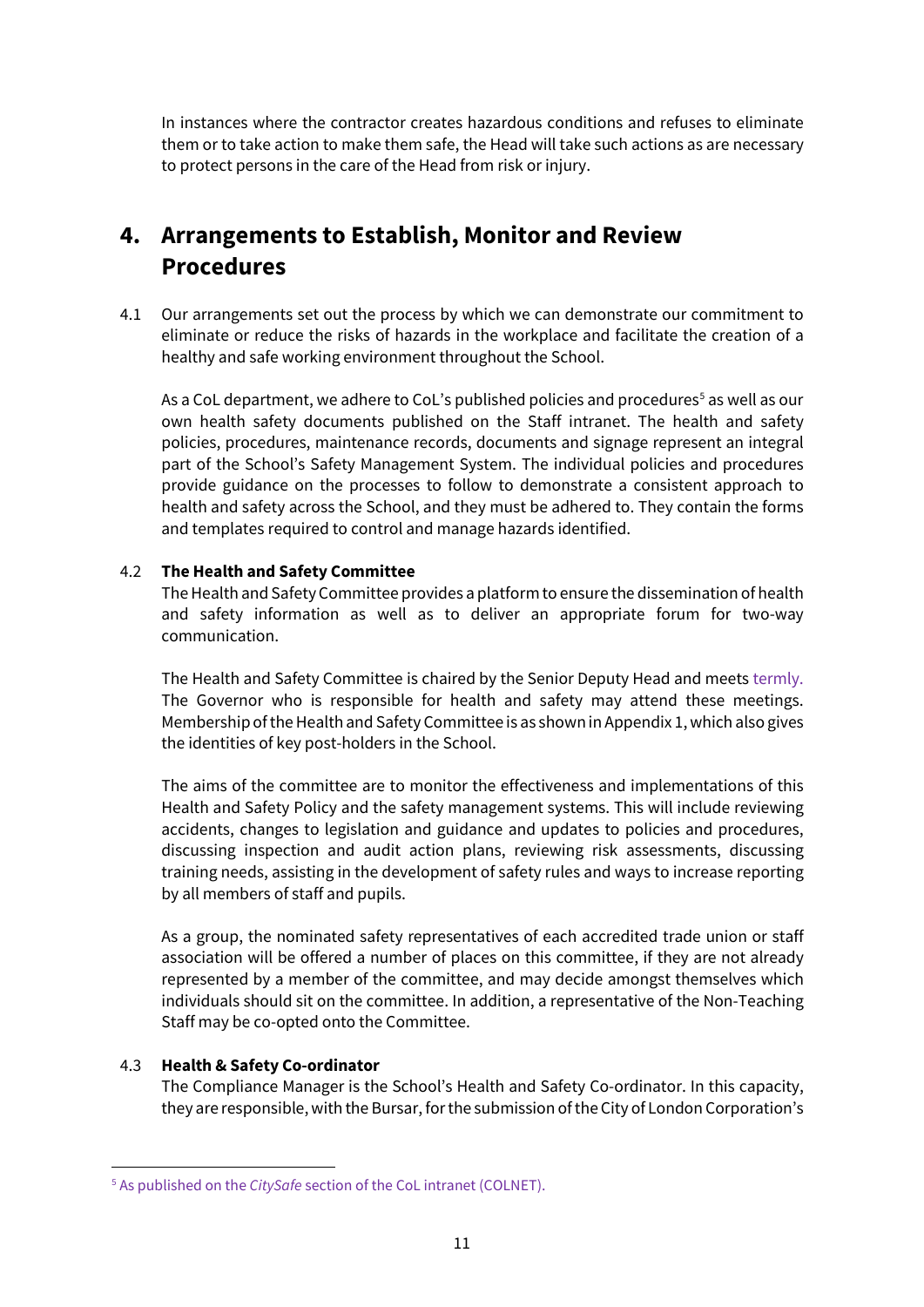Annual Certificate of Assurance (ACA) and termly safety assurance inspections, the results of which are reported to the Health and Safety Committee.

The Health and Safety Coordinator is assisted in these inspections by the Senior Deputy Head, the Bursar and the Governors' representative as required.

#### 4.4 **External Advisors for Health and Safety**

The City of London Corporation Surveyor's Department and, where necessary, external consultants provide advice on matters of health and safety as required:

#### *General*

- All gym and fitness equipment and machinery used in design technology is serviced annually as arranged by the Facilities Manager.
- CLEAPSS for Science, Art and D&T safety.

#### *Facilities*

- The City Surveyor gives advice on the external fabric of the school and compliance with the Construction (Design and Management) (CDM) Regulations (2015).
- The City Surveyor monitors and services the School's plant, equipment and lifts as required.
- All work on gas boilers, appliances and installations is carried out by suitably competent Gas Safe registered engineers.
- All lightning protection and earthing are tested annually by a specialist contractor.
- NICEIC qualified Electrical Engineers inspect and maintain electrical installations, all of which are RCB protected and meet the requirements of IEE wiring regulations; current electrical test certificates are held for all areas of the School.

#### *Catering and Cleaning*

- Adherence to health and safety in catering and cleaning is subject to external inspection by the Environmental Health Officer.
- In addition, the School's catering contractor arranges for:
	- o An external professional to take swabs of all knives, chopping boards and other kitchen equipment three or four times a year, and report on those findings.
	- o An independent hygiene and safety audit of food storage, meal preparation and food serving areas three times a year.
	- o Professional advice from a dietician on healthier food, menu planning and special diets where necessary
	- o The professional deep cleaning of all equipment, high level cleaning of all cooking, food preparation and storage surfaces, areas, etc. once a year.
	- o Appropriate pest control measures to be in place.

#### *Fire*

• The School has a professional fire risk assessment which is updated at least every 5 years<sup>[6](#page-11-0)</sup>; this is coordinated by the Facilities Manager.

#### *Water*

• The City Surveyor arranges for a professional risk assessment for water / legionella; this is coordinated by the Facilities Manager.

<span id="page-11-0"></span><sup>6</sup> The most recent Fire Risk Assessment was completed in November 2019.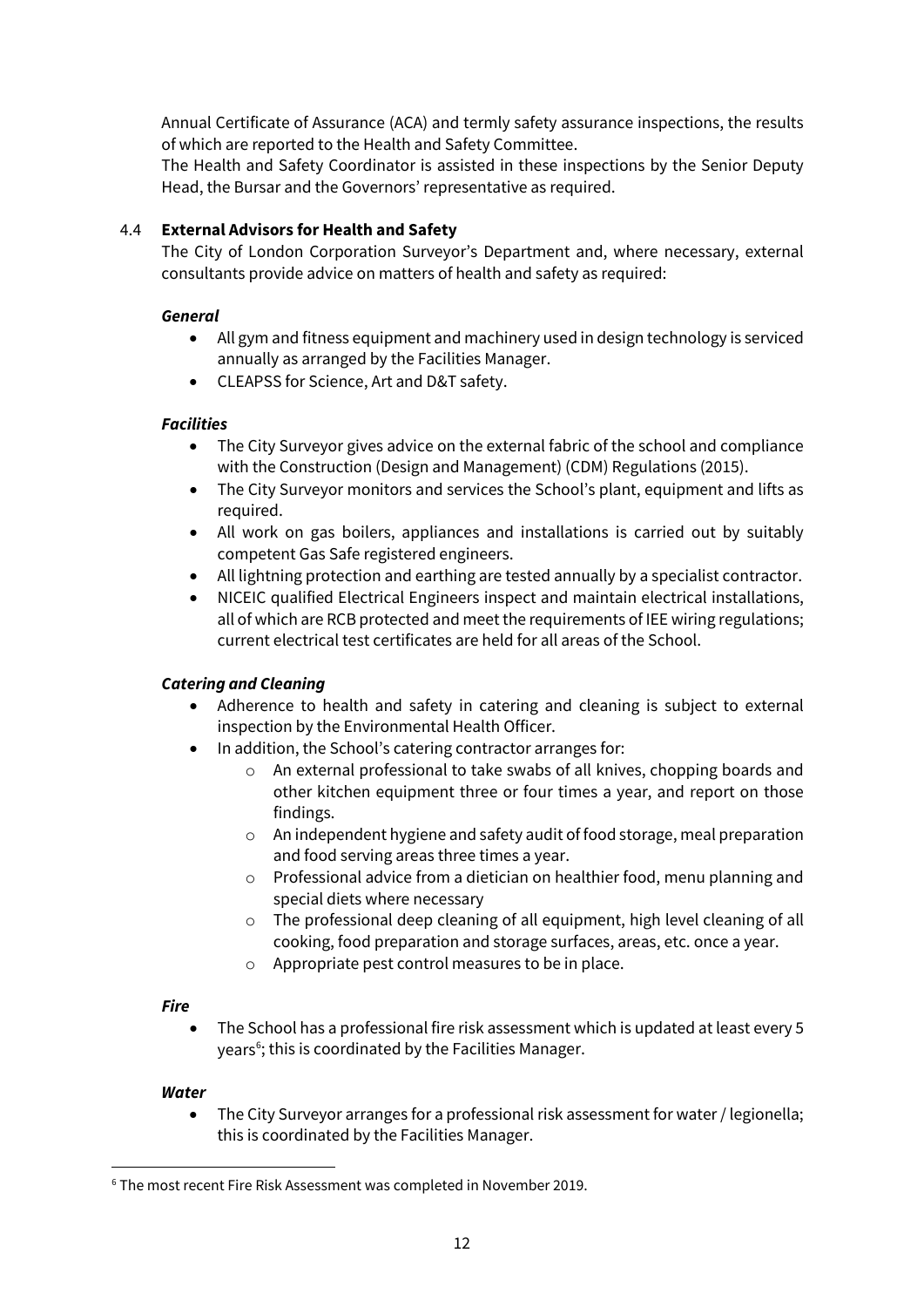#### *Radiation*

- The Radiation Protection Supervisor (RPS) is as stated in Appendix 1. The RPS is responsible for ensuring compliance with the Ionising Radiation Regulations 2017 including the requirement for appointing a suitable Radiation Protection Adviser (RPA) to provide competent advice.
- The Radiation Protection Advisor (RPA) is as stated in Appendix 1.

#### *City of London Corporation Advisors*

• Other advisors may be provided or appointed by CoL as required.

### **5. Recording and Reporting Accidents**

- 5.1 The School is obliged under CoL guidelines to record and report accidents of a certain nature. There is also a legal duty to report certain accidents and dangerous occurrences to the Health and Safety Executive (HSE) under the *[Reporting of Injuries, Diseases and](http://www.hse.gov.uk/riddor/index.htm)  [Dangerous Occurrences Regulations](http://www.hse.gov.uk/riddor/index.htm)* (RIDDOR) (2013). Recording and reporting accidents enables the HSE and local authorities to identify where and how risks arise, and to investigate serious accidents.
- 5.2 All accidents occurring on site and during offsite trips and visits are to be recorded on the Health Safety form on the intranet. The Compliance Manager will be responsible for investigating all reports and judging the level of response required, including submitting reports to CoL, where required, who will report to RIDDOR on behalf of the School. All staff accidents are to be reported to CoL reportline as well as all major injuries to pupils.
- 5.3 Further advice and guidance on the reporting of incidents can be found in the School's First Aid Policy.

### **6. Risk Assessment**

6.1 The School's approach to Risk Assessment is outlined in the School's Risk Assessment Guidance, which should be read in conjunction with this policy. The School is not riskadverse but takes an active approach to managing significantrisks, those with the potential to cause real harm and suffering whilst at the same time recognising opportunities from our activities.

### **7. Staff Welfare**

#### 7.1 **Occupational Health Service**

The Occupational Health Service is responsible for promoting health and wellbeing matters in the workplace. The service plays an integral part in the School's progressive and proactive role as an employer to safeguard the physical health and mental wellbeing of employees. The School provides access to CoL's Occupational Health Service, as outlined in CoL's Corporate Health, Safety and Wellbeing Policy and CoL's Occupational Health and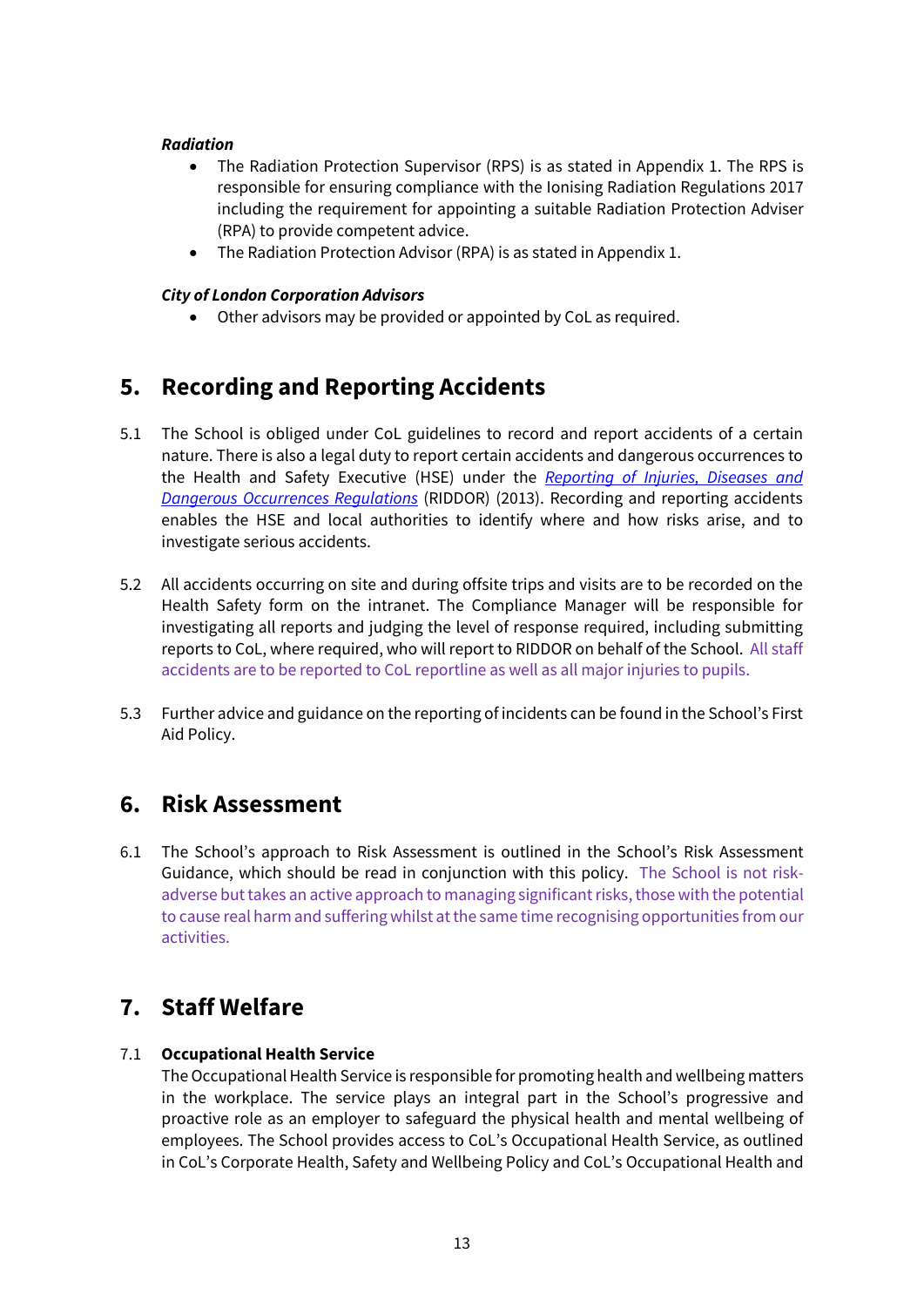Welfare Policy. Further information is available from the Senior Deputy Head and / or HR Manager.

#### 7.2 **Violence to staff**

Incidences of violence to staff will be handled in line with CoL's Policy on Physical and Verbal abuse of CoL employees. In the event of such an incidence, staff should inform the Senior Deputy Head and / or the HR Manager; where required, reasonable recovery time would be provided, and a referral would be made to the Occupational Health Service. Incidences of violence to staff by pupils would also be handled in line with the School's Behaviour Policy (for pupils).

### **8. Competency and Training**

- 8.1 Safety training is needed at all levels. It is an important way of achieving competence and helps to convert information into safe working practices. Each department's risk assessments should help to determine the level of training needed for each type of work as part of the preventive and protective measures. The training should include basic skills training, specific "on-the-job" training and training in health and safety or emergency procedures. A training needs analysis (TNA) must be carried out for each post. Posts can be grouped under a general TNA; however, line managers must identify any particular need(s) that an individual member of staff may have as a result of their duties or personal circumstances
- 8.2 General health and safety induction is provided by line managers and all staff are provided with a login to CoL's *City Learning* where they must complete the mandatory health and safety and fire e-learning modules.
- 8.3 Further health and safety training, as required, can be booked via CoL's *City People Self-Service*. Specific role-related training (e.g. use of machinery) is to be arranged by line managers using competent colleagues or external providers, and risk assessment training is organised by the Compliance Manager. Line managers should review any training needs as part of the risk assessment process and during staff appraisals. Line managers should refer to the CoL Health, Safety and Wellbeing Training Matrix<sup>[7](#page-13-0)</sup>.
- 8.4 Our policies and procedures form part of our training system and staff are responsible for making themselves aware of the content of all relevant documents applicable to their role.
- 8.5 So far as is reasonably practicable, the School will:
	- Make arrangements for all staff (including temporary staff and those on fixed-term contracts) and volunteers, where necessary, to receive comprehensive information about this policy and all other relevant Health and Safety matters.
	- Ensure that this policy is used as a practical working document and that its contents are publicised fully.
	- Ensure that any changes in this policy will be brought to the attention of all employees.
	- Provide all staff and pupils with the information, instruction, training and supervision that they require to work safely and efficiently and carry out their

<span id="page-13-0"></span><sup>7</sup> This can be found on the *CitySafe* section of COLNET.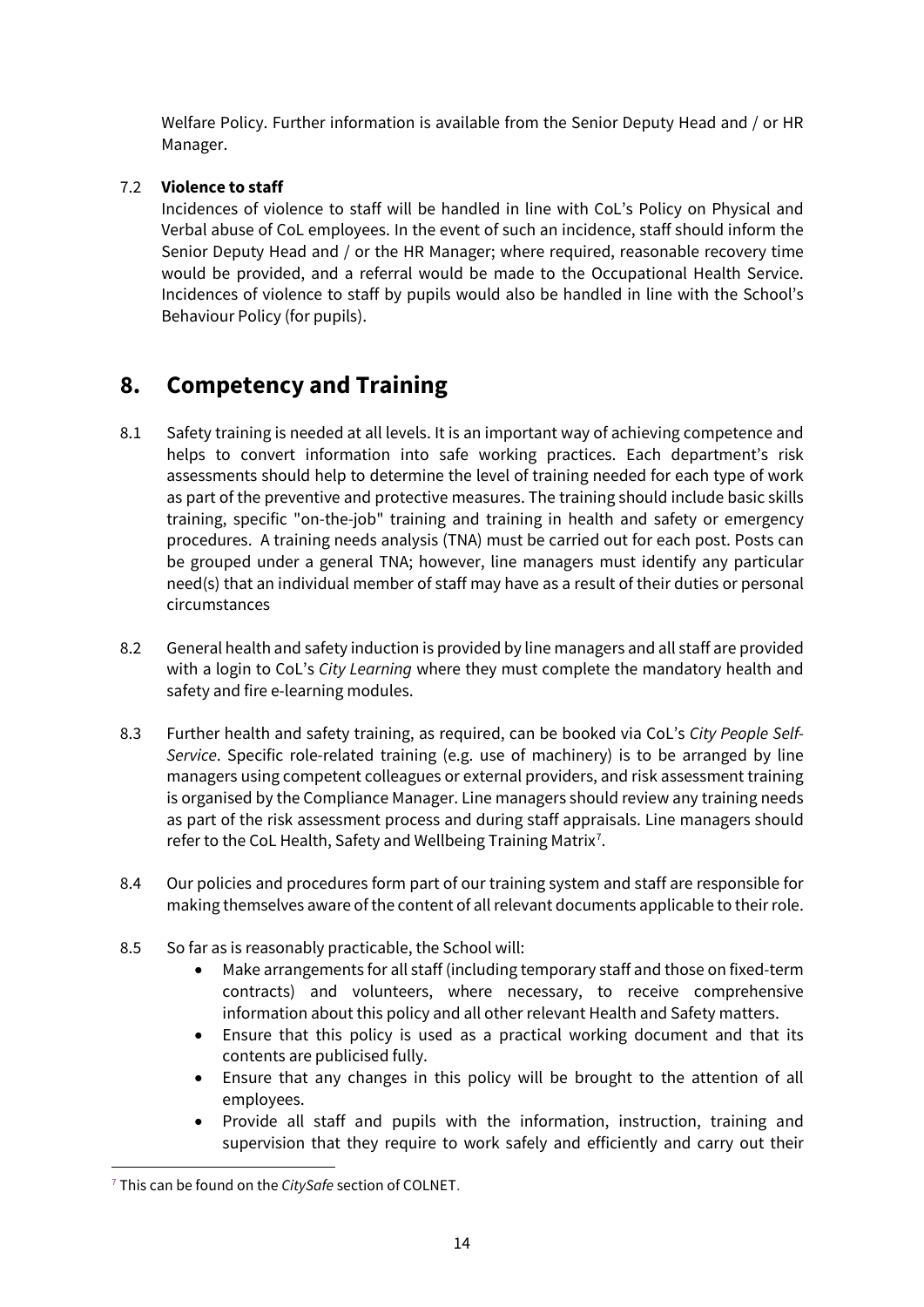duties in a safe manner without placing themselves or others as risk. Relevant information will be disseminated to staff as appropriate.

- Ensure that they are kept informed about any significant health and safety failures and the outcome of the investigations into their causes.
- 8.6 Members of staff have responsibility for organising training and maintaining records of training as given in Appendix 1.

### **9. Measuring Performance**

9.1 Effective monitoring, inspection and audit are required to ensure that health and safety policies, arrangements, regulations and standards are in place and remain effective.

Active measuring techniques employed by the school include:

- Routine audits of documentation and procedures by the Compliance Manager and reports submitted to the Health and Safety Committee, and Board of Governor meetings, as appropriate
- External examination of records and policies by external audit to check that systems relating to the promotion of the environment and safety culture are complied with
- The systematic inspection of premises, plant and equipment by maintenance staff, managers, safety representatives and auditing consultants
- Regular inspections by the Senior Deputy Head, Compliance Manager, Facilities Manager and other staff as appropriate.
- 9.2 Reactive measurement is triggered after an accident, incident or illness and provides an opportunity for the School to check performance, to learn from mistakes and to improve the working environment, safety management and risk control. Reactive measurement techniques to be employed include:
	- Accident, incident and near-miss reporting
	- Ill health data where related to occupational causes
	- Reporting the outcomes of accident and incident investigations
	- Details of enforcement action from external regulators, including improvement and prohibition notices and, where relevant, prosecution.
- 9.3 Each year the School completes and submits the CoL Annual Certificate of Assurance (ACA). This provides us with an opportunity to examine our Health and Safety systems and determine how effective they are. This is a useful tool to identify strengths and weaknesses in the application of Health and Safety Policy, and outcomes of the ACA inform action for the year ahead to ensure robustness of the health and safety systems is maintained.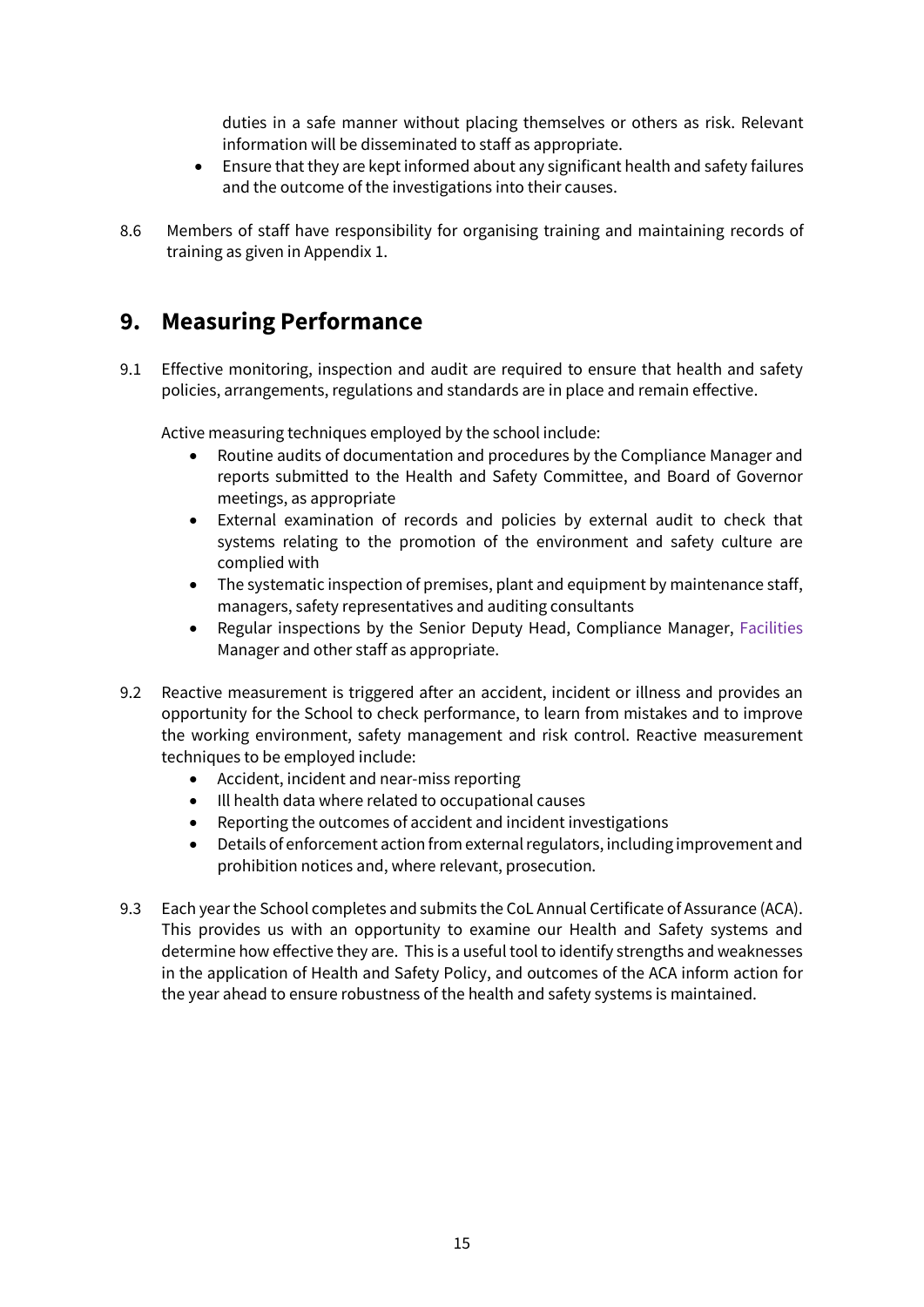# **Appendix 1: Identities of key personnel**

1.1 The table below gives the identities and contact information of key School personnel:

| Nominated Governor                           | Keith Bottomley                  |
|----------------------------------------------|----------------------------------|
| Senior Deputy Head                           | Mark Wardrop                     |
| <b>Bursar</b>                                | Arnold Flanagan                  |
| Compliance Manager (also Health and          | Jane Elliott-Waine               |
| Safety Co-ordinator)                         |                                  |
| Facilities Manager (also Fire Manager)       | <b>Alan Dempsey</b>              |
| <b>Designated Safeguarding Lead</b>          | <b>Alice Martineau</b>           |
| <b>Education Visits Coordinator</b>          | Andrew McBroom, Deputy Head (Co- |
|                                              | curricular and Operations)       |
| <b>Radiation Protection Supervisor (RPS)</b> | Robin Mackrell (Physics teacher) |

1.2 The table below gives the identities and contact information of key external support:

| City of London Corporation H&S Advisor | David Renshaw                |
|----------------------------------------|------------------------------|
| City of London Corporation's competent | <b>Terence Short</b>         |
| person for advice on Fire Safety       |                              |
| City of London Corporation's competent | <b>Peter Dempsey</b>         |
| person for advice on water hygiene /   |                              |
| asbestos                               |                              |
| The Radiation Protection Advisor (RPA) | Paul Attenborough (of Radman |
|                                        | Associates <sup>8</sup> )    |

1.3 The table below shows the composition of the Health and Safety committee:

| <b>Role in School</b>                | <b>Role on Committee</b>                |
|--------------------------------------|-----------------------------------------|
| Senior Deputy Head                   | Chairman                                |
| <b>Bursar</b>                        | Co-Chairman                             |
| Compliance Manager                   | Responsible for Accident reporting      |
| Deputy Head (Co-curricular and       | <b>Educational Visits Coordinator</b>   |
| Operations)                          |                                         |
| Designated Safeguarding Lead or DDSL | Wellbeing                               |
| <b>Head of Science</b>               |                                         |
| A Laboratory Technician              |                                         |
| Head of Art and Design               |                                         |
| An Art and Design Technician         |                                         |
| Director of Sport (and Head of PE)   |                                         |
| Director of Drama                    |                                         |
| Commanding Officer of the CCF        |                                         |
| <b>Facilities Manager</b>            |                                         |
| <b>Lead School Nurse</b>             | With responsibility for first aiders    |
| Common Room Representative           | The Chair or Deputy Chair of the Common |
|                                      | Room, or another nominated              |

<span id="page-15-0"></span><sup>8</sup> See<http://www.radman.co.uk/default.aspx>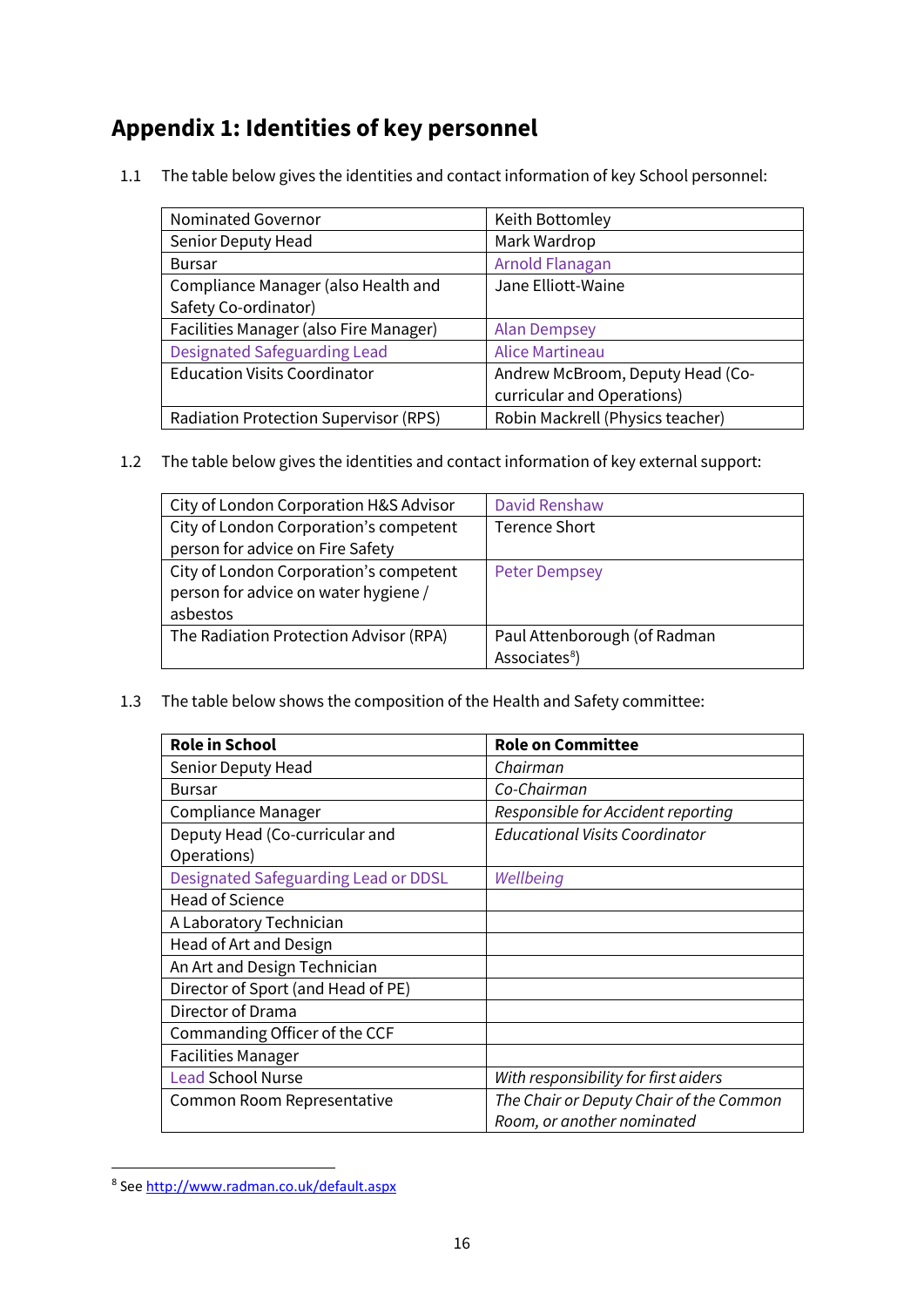|                             | representative, may attend on behalf of<br>the Common Room Representative |
|-----------------------------|---------------------------------------------------------------------------|
| The Senior Deputy Head's EA | Secretary; also Support Staff<br>representative                           |

*In addition, a designated union representative (for teachers, representing the NEU) and the nominated Health and Safety Governor may attend committee meetings.*

1.4 The following staff may also be invited to attend committee meetings as required:

| <b>Role in School</b>                        |
|----------------------------------------------|
| Director of IT (or nominated representative  |
| from the IT team)                            |
| <b>Head of Learning Support</b>              |
| Director of Music                            |
| <b>Catering Manager</b>                      |
| <b>Head Groundsman</b>                       |
| (Health and Safety matters at Grove Park are |
| regularly discussed by the Head of Games     |
| and the Head Groundsman.                     |
| The Director of Sport and Head of PE will    |
| provide reports on these matters at the      |
| Health and Safety committee meetings)        |

*In addition, external advisors from the City of London Corporation (e.g. a Building Surveyor, City Surveyor's Department) may be invited as required.*

#### 1.5 **The role of the Facilities Manager with regard to Health and Safety**

- Monitor and assess the safe condition of the fabric of the school buildings, its plant, equipment and systems of work are surveyed and inspected regularly by competent professionals and that their recommendations and cyclical planning form the basis of the School's routine maintenance programmes. Where necessary, seek professional technical advice from other City Corporation department and take remedial action as necessary.
- Ensuring that any defects in the premises, its plant, equipment or facilities which relate to or may affect the Health and Safety of staff, pupils and others are made safe without delay. They will bring to the attention of the appropriate senior manager matters outside their control or competence, but which have implications for the continuing safety and integrity of the building or its use.
- Ensuring that suitable arrangements are in place for the day to day management of any asbestos containing materials (ACMs) so as to prevent them from being disturbed, forming part of our duty to manage asbestos.
- With the City Surveyor, ensuring compliance with Construction (Design and Management) (CDM) Regulations 2015.
- 1.6 The following members of staff have immediate and major delegated responsibilities for Health and Safety in the areas indicated below:

#### **General**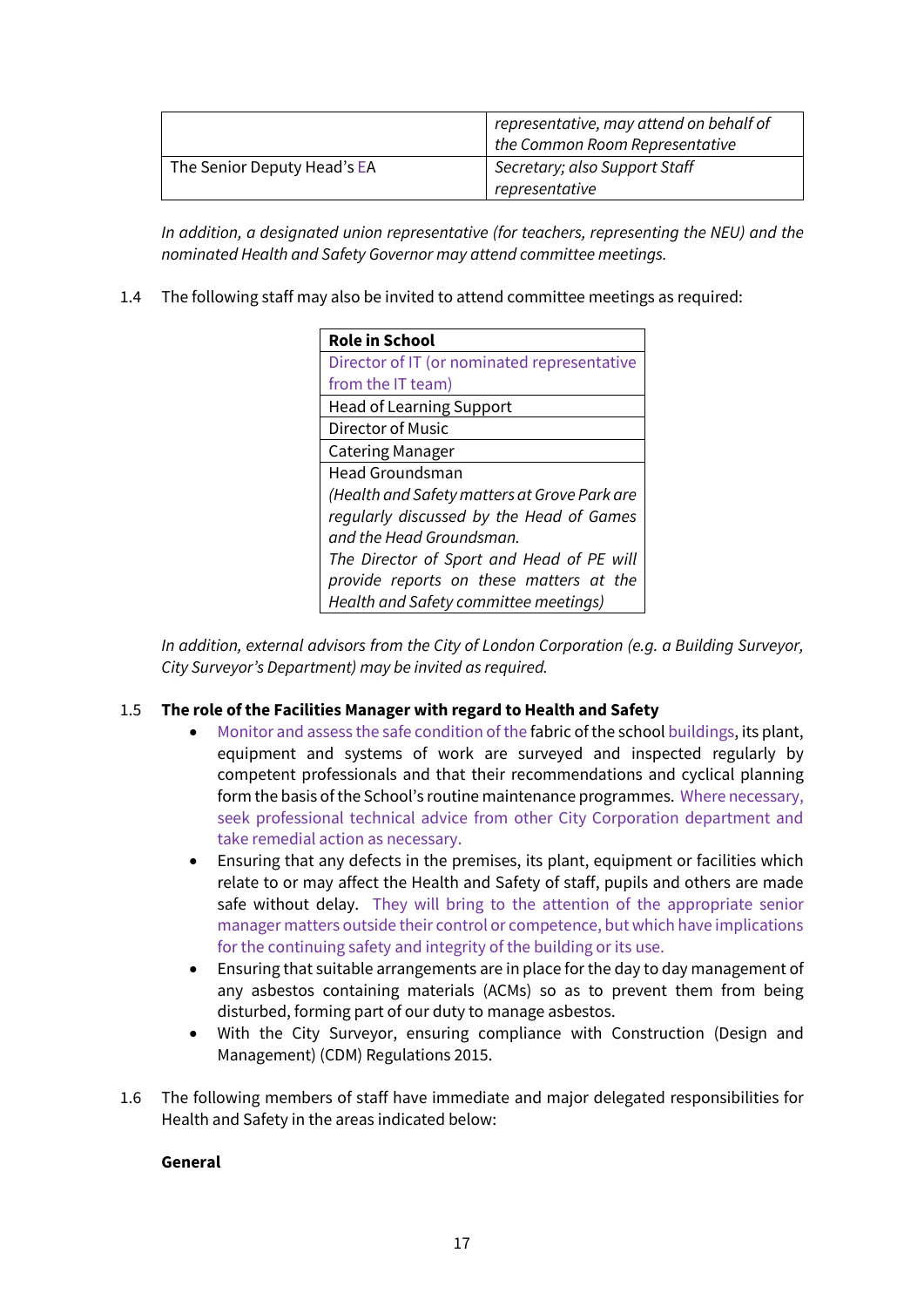| Machinery & Electrical Equipment<br>Facilities Manager, Head of Art & Design,<br>Head of Drama, Head of Science, IT<br>Manager, AV Technicians<br>Substances Hazardous to Health<br>Head of Science, Science Technicians,<br>Head of Art & Design, Art & Design<br>Technicians, Facilities Manager, Cleaning<br>Contractor<br>Kitchen<br>Catering Manager, Facilities Manager<br><b>Manual Handling</b><br>Facilities Manager, co-ordinator of CCF<br>Display Screen Equipment<br>IT Manager, AV Technicians and<br><b>Compliance Manager</b><br>School Nurse, Compliance Manager,<br>First Aid and Injury Reporting<br>Director of Sport and Head of PE, c/o of<br><b>CCF</b><br><b>School Nurse</b><br>Escorting pupils or arranging for pupils<br>to be escorted to hospital and informing<br>their parents of the circumstances<br><b>School Nurse</b><br>Checking that all first aid boxes and eye<br>washes are kept replenished<br><b>Radioactive Substances</b><br>Head of Science and Science Technicians<br>Controlling contractor activity<br>Facilities Manager, DOBAS, Surveyors<br>Department, (HR Manager if vetted)<br>Head of Science, Science Technicians,<br>Safety Reps<br>Common Room representative<br><b>Common Room Issues</b><br>Common Room Representative<br>Facilities Manager, Drama Technician<br>Working heights over 2m<br>Legionella Hazards<br><b>Facilities Manager</b><br>Senior Deputy Head, Facilities Manager<br><b>Statutory Notices</b><br>Playground Safety<br>Senior Deputy Head, Director of Sport and<br>Head of PE<br>Head Groundsman<br><b>Grounds Maintenance</b><br>Head of Art & Design, Facilities Manager,<br>Machinery<br>Head Groundsman, Head of Science, Head<br>of Drama<br>Facilities Manager, Contractors, and<br>Cleaning<br>Science Technicians (in laboratories)<br>Facilities Manager, Head of Science,<br>Disposal of Hazardous Waste<br><b>Science Technicians</b><br>Facilities Manager, Director of Sport<br>Swimming Pool and Plant<br>Monitoring and Review<br>Senior Deputy Head, Bursar, Compliance<br>Manager, Health and Safety Committee,<br><b>Board of Governors</b><br>c/o of CCF<br>Explosives<br><b>Induction Training Procedures</b><br>Senior Deputy Head, HR Manager and<br>Compliance Manager<br>Senior Deputy Head and Facilities Manager<br>Slips, trips and falls | <b>General Hazards</b> | <b>Compliance Manager and Facilities</b> |
|---------------------------------------------------------------------------------------------------------------------------------------------------------------------------------------------------------------------------------------------------------------------------------------------------------------------------------------------------------------------------------------------------------------------------------------------------------------------------------------------------------------------------------------------------------------------------------------------------------------------------------------------------------------------------------------------------------------------------------------------------------------------------------------------------------------------------------------------------------------------------------------------------------------------------------------------------------------------------------------------------------------------------------------------------------------------------------------------------------------------------------------------------------------------------------------------------------------------------------------------------------------------------------------------------------------------------------------------------------------------------------------------------------------------------------------------------------------------------------------------------------------------------------------------------------------------------------------------------------------------------------------------------------------------------------------------------------------------------------------------------------------------------------------------------------------------------------------------------------------------------------------------------------------------------------------------------------------------------------------------------------------------------------------------------------------------------------------------------------------------------------------------------------------------------------------------------------------------------------------------------------------------------------------------------------------------------------------------------------|------------------------|------------------------------------------|
|                                                                                                                                                                                                                                                                                                                                                                                                                                                                                                                                                                                                                                                                                                                                                                                                                                                                                                                                                                                                                                                                                                                                                                                                                                                                                                                                                                                                                                                                                                                                                                                                                                                                                                                                                                                                                                                                                                                                                                                                                                                                                                                                                                                                                                                                                                                                                         |                        | Manager                                  |
|                                                                                                                                                                                                                                                                                                                                                                                                                                                                                                                                                                                                                                                                                                                                                                                                                                                                                                                                                                                                                                                                                                                                                                                                                                                                                                                                                                                                                                                                                                                                                                                                                                                                                                                                                                                                                                                                                                                                                                                                                                                                                                                                                                                                                                                                                                                                                         |                        |                                          |
|                                                                                                                                                                                                                                                                                                                                                                                                                                                                                                                                                                                                                                                                                                                                                                                                                                                                                                                                                                                                                                                                                                                                                                                                                                                                                                                                                                                                                                                                                                                                                                                                                                                                                                                                                                                                                                                                                                                                                                                                                                                                                                                                                                                                                                                                                                                                                         |                        |                                          |
|                                                                                                                                                                                                                                                                                                                                                                                                                                                                                                                                                                                                                                                                                                                                                                                                                                                                                                                                                                                                                                                                                                                                                                                                                                                                                                                                                                                                                                                                                                                                                                                                                                                                                                                                                                                                                                                                                                                                                                                                                                                                                                                                                                                                                                                                                                                                                         |                        |                                          |
|                                                                                                                                                                                                                                                                                                                                                                                                                                                                                                                                                                                                                                                                                                                                                                                                                                                                                                                                                                                                                                                                                                                                                                                                                                                                                                                                                                                                                                                                                                                                                                                                                                                                                                                                                                                                                                                                                                                                                                                                                                                                                                                                                                                                                                                                                                                                                         |                        |                                          |
|                                                                                                                                                                                                                                                                                                                                                                                                                                                                                                                                                                                                                                                                                                                                                                                                                                                                                                                                                                                                                                                                                                                                                                                                                                                                                                                                                                                                                                                                                                                                                                                                                                                                                                                                                                                                                                                                                                                                                                                                                                                                                                                                                                                                                                                                                                                                                         |                        |                                          |
|                                                                                                                                                                                                                                                                                                                                                                                                                                                                                                                                                                                                                                                                                                                                                                                                                                                                                                                                                                                                                                                                                                                                                                                                                                                                                                                                                                                                                                                                                                                                                                                                                                                                                                                                                                                                                                                                                                                                                                                                                                                                                                                                                                                                                                                                                                                                                         |                        |                                          |
|                                                                                                                                                                                                                                                                                                                                                                                                                                                                                                                                                                                                                                                                                                                                                                                                                                                                                                                                                                                                                                                                                                                                                                                                                                                                                                                                                                                                                                                                                                                                                                                                                                                                                                                                                                                                                                                                                                                                                                                                                                                                                                                                                                                                                                                                                                                                                         |                        |                                          |
|                                                                                                                                                                                                                                                                                                                                                                                                                                                                                                                                                                                                                                                                                                                                                                                                                                                                                                                                                                                                                                                                                                                                                                                                                                                                                                                                                                                                                                                                                                                                                                                                                                                                                                                                                                                                                                                                                                                                                                                                                                                                                                                                                                                                                                                                                                                                                         |                        |                                          |
|                                                                                                                                                                                                                                                                                                                                                                                                                                                                                                                                                                                                                                                                                                                                                                                                                                                                                                                                                                                                                                                                                                                                                                                                                                                                                                                                                                                                                                                                                                                                                                                                                                                                                                                                                                                                                                                                                                                                                                                                                                                                                                                                                                                                                                                                                                                                                         |                        |                                          |
|                                                                                                                                                                                                                                                                                                                                                                                                                                                                                                                                                                                                                                                                                                                                                                                                                                                                                                                                                                                                                                                                                                                                                                                                                                                                                                                                                                                                                                                                                                                                                                                                                                                                                                                                                                                                                                                                                                                                                                                                                                                                                                                                                                                                                                                                                                                                                         |                        |                                          |
|                                                                                                                                                                                                                                                                                                                                                                                                                                                                                                                                                                                                                                                                                                                                                                                                                                                                                                                                                                                                                                                                                                                                                                                                                                                                                                                                                                                                                                                                                                                                                                                                                                                                                                                                                                                                                                                                                                                                                                                                                                                                                                                                                                                                                                                                                                                                                         |                        |                                          |
|                                                                                                                                                                                                                                                                                                                                                                                                                                                                                                                                                                                                                                                                                                                                                                                                                                                                                                                                                                                                                                                                                                                                                                                                                                                                                                                                                                                                                                                                                                                                                                                                                                                                                                                                                                                                                                                                                                                                                                                                                                                                                                                                                                                                                                                                                                                                                         |                        |                                          |
|                                                                                                                                                                                                                                                                                                                                                                                                                                                                                                                                                                                                                                                                                                                                                                                                                                                                                                                                                                                                                                                                                                                                                                                                                                                                                                                                                                                                                                                                                                                                                                                                                                                                                                                                                                                                                                                                                                                                                                                                                                                                                                                                                                                                                                                                                                                                                         |                        |                                          |
|                                                                                                                                                                                                                                                                                                                                                                                                                                                                                                                                                                                                                                                                                                                                                                                                                                                                                                                                                                                                                                                                                                                                                                                                                                                                                                                                                                                                                                                                                                                                                                                                                                                                                                                                                                                                                                                                                                                                                                                                                                                                                                                                                                                                                                                                                                                                                         |                        |                                          |
|                                                                                                                                                                                                                                                                                                                                                                                                                                                                                                                                                                                                                                                                                                                                                                                                                                                                                                                                                                                                                                                                                                                                                                                                                                                                                                                                                                                                                                                                                                                                                                                                                                                                                                                                                                                                                                                                                                                                                                                                                                                                                                                                                                                                                                                                                                                                                         |                        |                                          |
|                                                                                                                                                                                                                                                                                                                                                                                                                                                                                                                                                                                                                                                                                                                                                                                                                                                                                                                                                                                                                                                                                                                                                                                                                                                                                                                                                                                                                                                                                                                                                                                                                                                                                                                                                                                                                                                                                                                                                                                                                                                                                                                                                                                                                                                                                                                                                         |                        |                                          |
|                                                                                                                                                                                                                                                                                                                                                                                                                                                                                                                                                                                                                                                                                                                                                                                                                                                                                                                                                                                                                                                                                                                                                                                                                                                                                                                                                                                                                                                                                                                                                                                                                                                                                                                                                                                                                                                                                                                                                                                                                                                                                                                                                                                                                                                                                                                                                         |                        |                                          |
|                                                                                                                                                                                                                                                                                                                                                                                                                                                                                                                                                                                                                                                                                                                                                                                                                                                                                                                                                                                                                                                                                                                                                                                                                                                                                                                                                                                                                                                                                                                                                                                                                                                                                                                                                                                                                                                                                                                                                                                                                                                                                                                                                                                                                                                                                                                                                         |                        |                                          |
|                                                                                                                                                                                                                                                                                                                                                                                                                                                                                                                                                                                                                                                                                                                                                                                                                                                                                                                                                                                                                                                                                                                                                                                                                                                                                                                                                                                                                                                                                                                                                                                                                                                                                                                                                                                                                                                                                                                                                                                                                                                                                                                                                                                                                                                                                                                                                         |                        |                                          |
|                                                                                                                                                                                                                                                                                                                                                                                                                                                                                                                                                                                                                                                                                                                                                                                                                                                                                                                                                                                                                                                                                                                                                                                                                                                                                                                                                                                                                                                                                                                                                                                                                                                                                                                                                                                                                                                                                                                                                                                                                                                                                                                                                                                                                                                                                                                                                         |                        |                                          |
|                                                                                                                                                                                                                                                                                                                                                                                                                                                                                                                                                                                                                                                                                                                                                                                                                                                                                                                                                                                                                                                                                                                                                                                                                                                                                                                                                                                                                                                                                                                                                                                                                                                                                                                                                                                                                                                                                                                                                                                                                                                                                                                                                                                                                                                                                                                                                         |                        |                                          |
|                                                                                                                                                                                                                                                                                                                                                                                                                                                                                                                                                                                                                                                                                                                                                                                                                                                                                                                                                                                                                                                                                                                                                                                                                                                                                                                                                                                                                                                                                                                                                                                                                                                                                                                                                                                                                                                                                                                                                                                                                                                                                                                                                                                                                                                                                                                                                         |                        |                                          |
|                                                                                                                                                                                                                                                                                                                                                                                                                                                                                                                                                                                                                                                                                                                                                                                                                                                                                                                                                                                                                                                                                                                                                                                                                                                                                                                                                                                                                                                                                                                                                                                                                                                                                                                                                                                                                                                                                                                                                                                                                                                                                                                                                                                                                                                                                                                                                         |                        |                                          |
|                                                                                                                                                                                                                                                                                                                                                                                                                                                                                                                                                                                                                                                                                                                                                                                                                                                                                                                                                                                                                                                                                                                                                                                                                                                                                                                                                                                                                                                                                                                                                                                                                                                                                                                                                                                                                                                                                                                                                                                                                                                                                                                                                                                                                                                                                                                                                         |                        |                                          |
|                                                                                                                                                                                                                                                                                                                                                                                                                                                                                                                                                                                                                                                                                                                                                                                                                                                                                                                                                                                                                                                                                                                                                                                                                                                                                                                                                                                                                                                                                                                                                                                                                                                                                                                                                                                                                                                                                                                                                                                                                                                                                                                                                                                                                                                                                                                                                         |                        |                                          |
|                                                                                                                                                                                                                                                                                                                                                                                                                                                                                                                                                                                                                                                                                                                                                                                                                                                                                                                                                                                                                                                                                                                                                                                                                                                                                                                                                                                                                                                                                                                                                                                                                                                                                                                                                                                                                                                                                                                                                                                                                                                                                                                                                                                                                                                                                                                                                         |                        |                                          |
|                                                                                                                                                                                                                                                                                                                                                                                                                                                                                                                                                                                                                                                                                                                                                                                                                                                                                                                                                                                                                                                                                                                                                                                                                                                                                                                                                                                                                                                                                                                                                                                                                                                                                                                                                                                                                                                                                                                                                                                                                                                                                                                                                                                                                                                                                                                                                         |                        |                                          |
|                                                                                                                                                                                                                                                                                                                                                                                                                                                                                                                                                                                                                                                                                                                                                                                                                                                                                                                                                                                                                                                                                                                                                                                                                                                                                                                                                                                                                                                                                                                                                                                                                                                                                                                                                                                                                                                                                                                                                                                                                                                                                                                                                                                                                                                                                                                                                         |                        |                                          |
|                                                                                                                                                                                                                                                                                                                                                                                                                                                                                                                                                                                                                                                                                                                                                                                                                                                                                                                                                                                                                                                                                                                                                                                                                                                                                                                                                                                                                                                                                                                                                                                                                                                                                                                                                                                                                                                                                                                                                                                                                                                                                                                                                                                                                                                                                                                                                         |                        |                                          |
|                                                                                                                                                                                                                                                                                                                                                                                                                                                                                                                                                                                                                                                                                                                                                                                                                                                                                                                                                                                                                                                                                                                                                                                                                                                                                                                                                                                                                                                                                                                                                                                                                                                                                                                                                                                                                                                                                                                                                                                                                                                                                                                                                                                                                                                                                                                                                         |                        |                                          |
|                                                                                                                                                                                                                                                                                                                                                                                                                                                                                                                                                                                                                                                                                                                                                                                                                                                                                                                                                                                                                                                                                                                                                                                                                                                                                                                                                                                                                                                                                                                                                                                                                                                                                                                                                                                                                                                                                                                                                                                                                                                                                                                                                                                                                                                                                                                                                         |                        |                                          |
|                                                                                                                                                                                                                                                                                                                                                                                                                                                                                                                                                                                                                                                                                                                                                                                                                                                                                                                                                                                                                                                                                                                                                                                                                                                                                                                                                                                                                                                                                                                                                                                                                                                                                                                                                                                                                                                                                                                                                                                                                                                                                                                                                                                                                                                                                                                                                         |                        |                                          |
|                                                                                                                                                                                                                                                                                                                                                                                                                                                                                                                                                                                                                                                                                                                                                                                                                                                                                                                                                                                                                                                                                                                                                                                                                                                                                                                                                                                                                                                                                                                                                                                                                                                                                                                                                                                                                                                                                                                                                                                                                                                                                                                                                                                                                                                                                                                                                         |                        |                                          |
|                                                                                                                                                                                                                                                                                                                                                                                                                                                                                                                                                                                                                                                                                                                                                                                                                                                                                                                                                                                                                                                                                                                                                                                                                                                                                                                                                                                                                                                                                                                                                                                                                                                                                                                                                                                                                                                                                                                                                                                                                                                                                                                                                                                                                                                                                                                                                         |                        |                                          |
|                                                                                                                                                                                                                                                                                                                                                                                                                                                                                                                                                                                                                                                                                                                                                                                                                                                                                                                                                                                                                                                                                                                                                                                                                                                                                                                                                                                                                                                                                                                                                                                                                                                                                                                                                                                                                                                                                                                                                                                                                                                                                                                                                                                                                                                                                                                                                         |                        |                                          |
|                                                                                                                                                                                                                                                                                                                                                                                                                                                                                                                                                                                                                                                                                                                                                                                                                                                                                                                                                                                                                                                                                                                                                                                                                                                                                                                                                                                                                                                                                                                                                                                                                                                                                                                                                                                                                                                                                                                                                                                                                                                                                                                                                                                                                                                                                                                                                         |                        |                                          |
|                                                                                                                                                                                                                                                                                                                                                                                                                                                                                                                                                                                                                                                                                                                                                                                                                                                                                                                                                                                                                                                                                                                                                                                                                                                                                                                                                                                                                                                                                                                                                                                                                                                                                                                                                                                                                                                                                                                                                                                                                                                                                                                                                                                                                                                                                                                                                         |                        |                                          |
|                                                                                                                                                                                                                                                                                                                                                                                                                                                                                                                                                                                                                                                                                                                                                                                                                                                                                                                                                                                                                                                                                                                                                                                                                                                                                                                                                                                                                                                                                                                                                                                                                                                                                                                                                                                                                                                                                                                                                                                                                                                                                                                                                                                                                                                                                                                                                         |                        |                                          |
|                                                                                                                                                                                                                                                                                                                                                                                                                                                                                                                                                                                                                                                                                                                                                                                                                                                                                                                                                                                                                                                                                                                                                                                                                                                                                                                                                                                                                                                                                                                                                                                                                                                                                                                                                                                                                                                                                                                                                                                                                                                                                                                                                                                                                                                                                                                                                         |                        |                                          |
|                                                                                                                                                                                                                                                                                                                                                                                                                                                                                                                                                                                                                                                                                                                                                                                                                                                                                                                                                                                                                                                                                                                                                                                                                                                                                                                                                                                                                                                                                                                                                                                                                                                                                                                                                                                                                                                                                                                                                                                                                                                                                                                                                                                                                                                                                                                                                         |                        |                                          |
|                                                                                                                                                                                                                                                                                                                                                                                                                                                                                                                                                                                                                                                                                                                                                                                                                                                                                                                                                                                                                                                                                                                                                                                                                                                                                                                                                                                                                                                                                                                                                                                                                                                                                                                                                                                                                                                                                                                                                                                                                                                                                                                                                                                                                                                                                                                                                         |                        |                                          |
|                                                                                                                                                                                                                                                                                                                                                                                                                                                                                                                                                                                                                                                                                                                                                                                                                                                                                                                                                                                                                                                                                                                                                                                                                                                                                                                                                                                                                                                                                                                                                                                                                                                                                                                                                                                                                                                                                                                                                                                                                                                                                                                                                                                                                                                                                                                                                         |                        |                                          |
|                                                                                                                                                                                                                                                                                                                                                                                                                                                                                                                                                                                                                                                                                                                                                                                                                                                                                                                                                                                                                                                                                                                                                                                                                                                                                                                                                                                                                                                                                                                                                                                                                                                                                                                                                                                                                                                                                                                                                                                                                                                                                                                                                                                                                                                                                                                                                         |                        |                                          |
|                                                                                                                                                                                                                                                                                                                                                                                                                                                                                                                                                                                                                                                                                                                                                                                                                                                                                                                                                                                                                                                                                                                                                                                                                                                                                                                                                                                                                                                                                                                                                                                                                                                                                                                                                                                                                                                                                                                                                                                                                                                                                                                                                                                                                                                                                                                                                         |                        |                                          |
|                                                                                                                                                                                                                                                                                                                                                                                                                                                                                                                                                                                                                                                                                                                                                                                                                                                                                                                                                                                                                                                                                                                                                                                                                                                                                                                                                                                                                                                                                                                                                                                                                                                                                                                                                                                                                                                                                                                                                                                                                                                                                                                                                                                                                                                                                                                                                         |                        |                                          |
|                                                                                                                                                                                                                                                                                                                                                                                                                                                                                                                                                                                                                                                                                                                                                                                                                                                                                                                                                                                                                                                                                                                                                                                                                                                                                                                                                                                                                                                                                                                                                                                                                                                                                                                                                                                                                                                                                                                                                                                                                                                                                                                                                                                                                                                                                                                                                         |                        |                                          |
|                                                                                                                                                                                                                                                                                                                                                                                                                                                                                                                                                                                                                                                                                                                                                                                                                                                                                                                                                                                                                                                                                                                                                                                                                                                                                                                                                                                                                                                                                                                                                                                                                                                                                                                                                                                                                                                                                                                                                                                                                                                                                                                                                                                                                                                                                                                                                         |                        |                                          |
|                                                                                                                                                                                                                                                                                                                                                                                                                                                                                                                                                                                                                                                                                                                                                                                                                                                                                                                                                                                                                                                                                                                                                                                                                                                                                                                                                                                                                                                                                                                                                                                                                                                                                                                                                                                                                                                                                                                                                                                                                                                                                                                                                                                                                                                                                                                                                         |                        | (see Appendix 5)                         |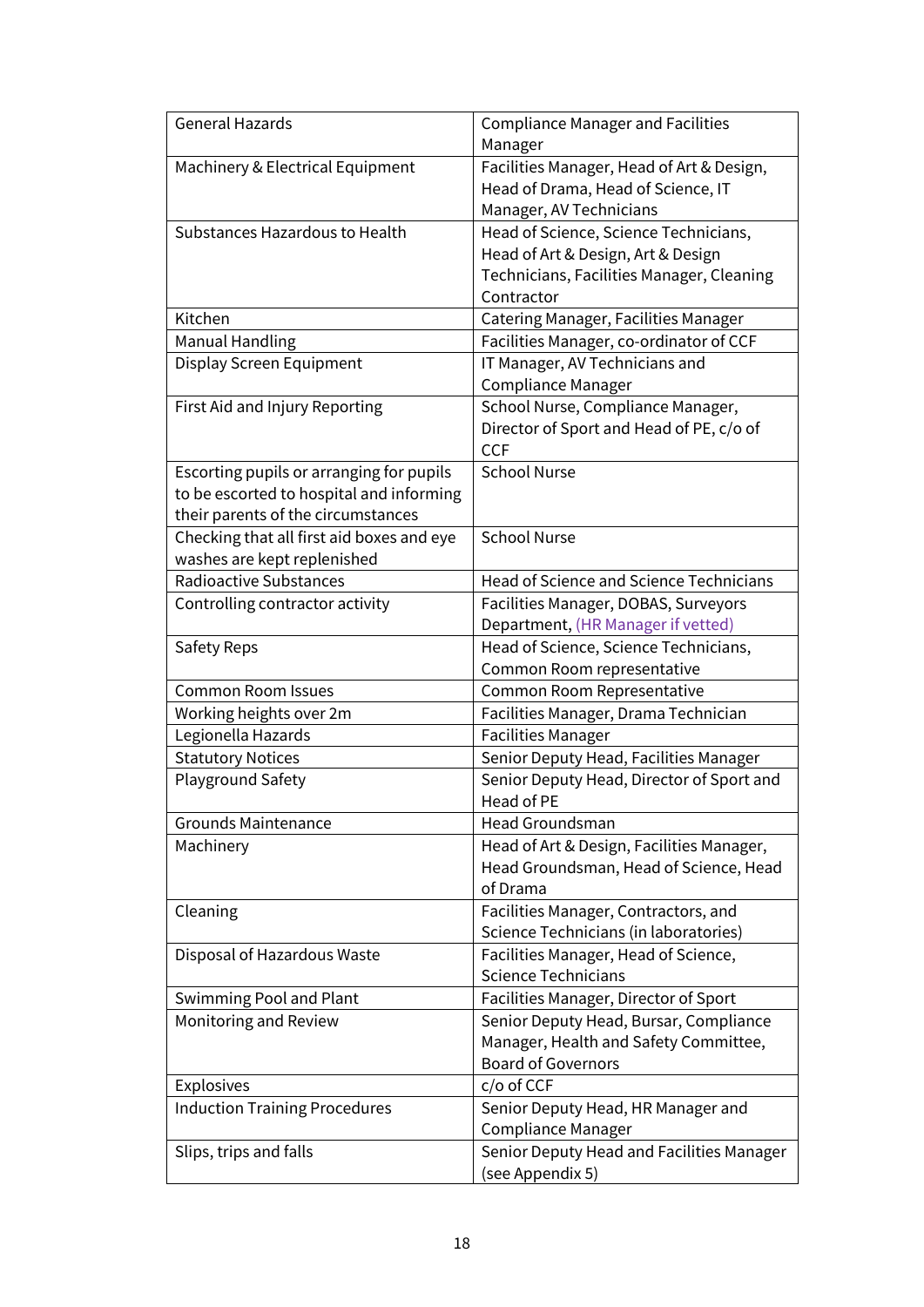#### **Safety and Security**

| Building security (including alarms,     | Bursar, who in turn has delegated day to   |
|------------------------------------------|--------------------------------------------|
| CCTV, locking external doors and         | day management to the Facilities Manager.  |
|                                          |                                            |
| windows)                                 |                                            |
| Preventing unsupervised access by        | Senior Deputy Head and Heads of            |
| students to potentially dangerous areas, | Department, working in cooperation with    |
| such as the swimming pool, the science   | the Facilities Manager                     |
| laboratories and the design technology   |                                            |
| rooms                                    |                                            |
| Controlling lone working after hours     | Senior Deputy Head and Facilities Manager  |
| Ensuring that all visitors book in at    | Senior Deputy Head, Facilities Manager and |
| Reception and wear visitors' badges      | <b>Head's Executive Assistant</b>          |
| Permits to Work implemented, where       | <b>Facilities Manager</b>                  |
| necessary, for physical works to the     |                                            |
| fabric of the buildings or on plant and  |                                            |
| equipment by contractors                 |                                            |
| Safe operation of the Winterflood        | Facilities Manager and Head of Drama (also |
| Theatre                                  | see Appendix 3: Winterflood Theatre Health |
|                                          | and Safety matters).                       |

#### **Trips and visits**

| School Outings | Organisers of school trips to follow School |
|----------------|---------------------------------------------|
|                | Policy, with Assistant Head Co-curricular   |
|                | acting as Educational Visits Co-ordinator   |

#### **Vehicles & Transport**

| <b>Vehicles and Minibuses</b>                                    | <b>Facilities Manager</b>                                                |
|------------------------------------------------------------------|--------------------------------------------------------------------------|
| Control of loading bays, car parks and site   Facilities Manager |                                                                          |
| traffic management                                               |                                                                          |
|                                                                  | Compliance with City of London Bursar, Facilities Manager and Compliance |
| Corporation Transport Policy including   Manager                 |                                                                          |
| vehicle management                                               |                                                                          |

#### **Water, Drainage, etc.**

The City Surveyor, together with the Facilities Manager, is responsible for:

| Maintaining water quality.                 | A sampling regime, using external            |
|--------------------------------------------|----------------------------------------------|
|                                            | contractors, is in place                     |
| Ensuring that drains, gutters etc are kept | Checking that all drain runs are clear using |
| unblocked.                                 | external contractors where necessary         |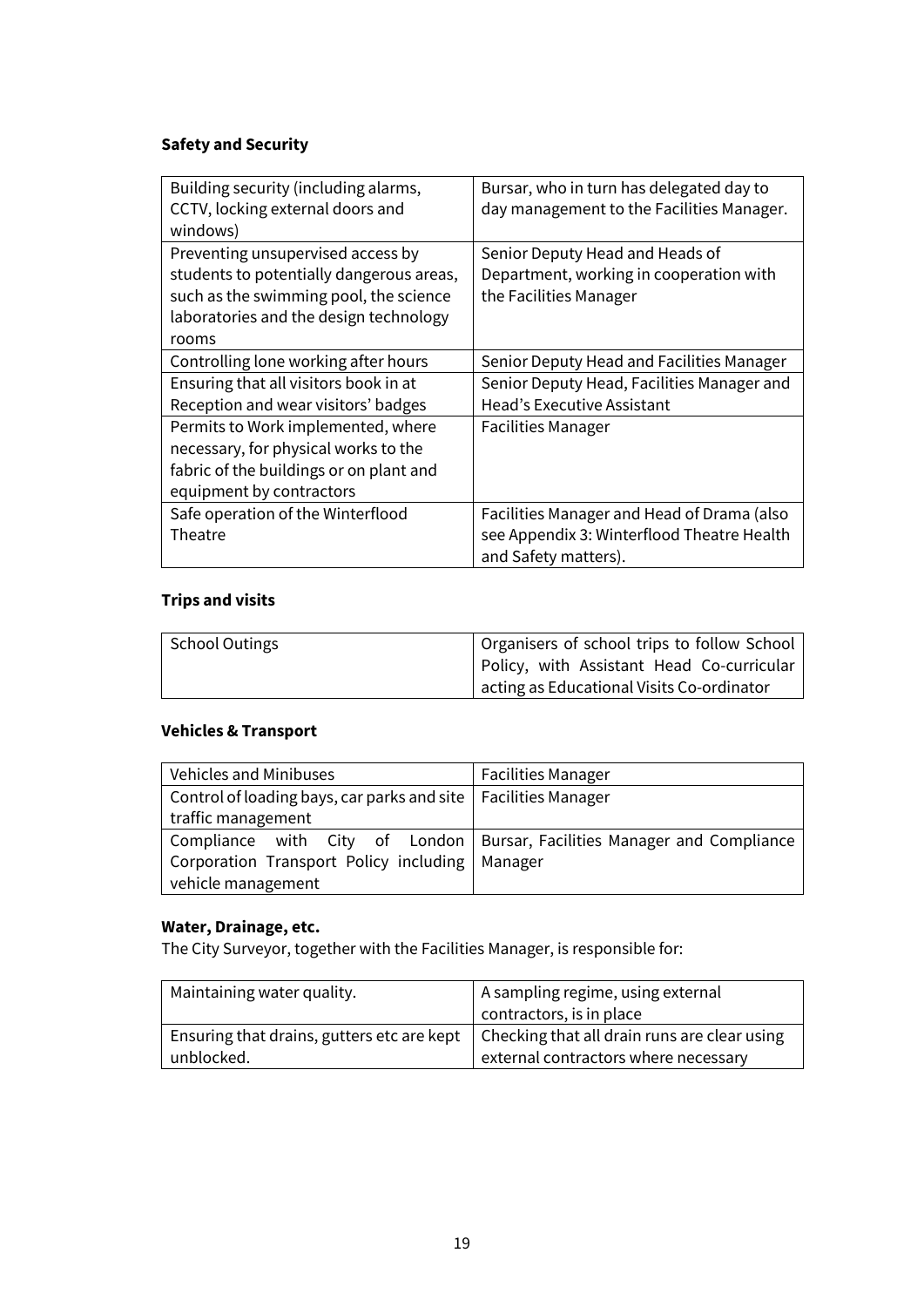**Fire**

| Fire | Senior Deputy Head, Facilities Manager,<br>Head of Science, Catering Manager, Director |
|------|----------------------------------------------------------------------------------------|
|      | of Drama, c/o of CCF, Head Groundsman                                                  |

1.7 The following members of staff have responsibility for organising training and maintaining records of training in the areas given below:

| <b>Member of staff</b>                      | Area of responsibility                   |
|---------------------------------------------|------------------------------------------|
| Science-related health and safety training  | Head of Science                          |
| Design Technology related training          | Head of Art and Design                   |
| Health and safety training for catering and | Catering and Cleaning contractors        |
| cleaning staff                              |                                          |
| Briefing new pupils on emergency fire       | Senior Deputy Head and Form Tutors       |
| procedures                                  |                                          |
| Briefing new staff on emergency fire        | Senior Deputy Head, and line managers in |
| procedures                                  | the new staff induction process          |
| Inducting new staff in health and safety    | Senior Deputy Head, and line managers in |
|                                             | the new staff induction process          |
| Identifying specific health and safety      | Heads of Department and Line Managers    |
| training needs of staff                     | or Supervisors                           |
| First aid training                          | <b>School Nurse</b>                      |
| All visits and trips                        | <b>Educational Visits Coordinator</b>    |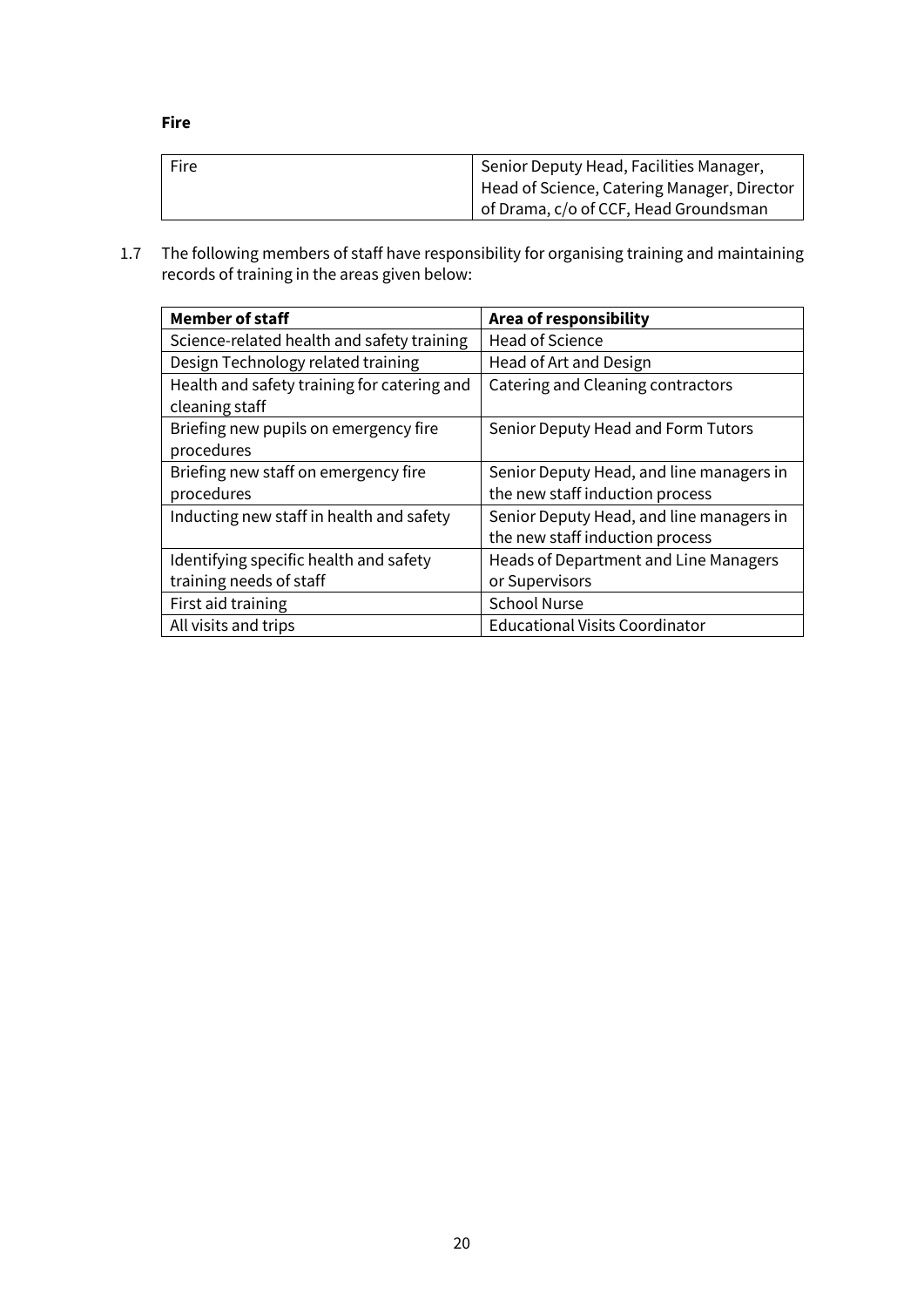### **Appendix 2: The organisation for Health and Safety**

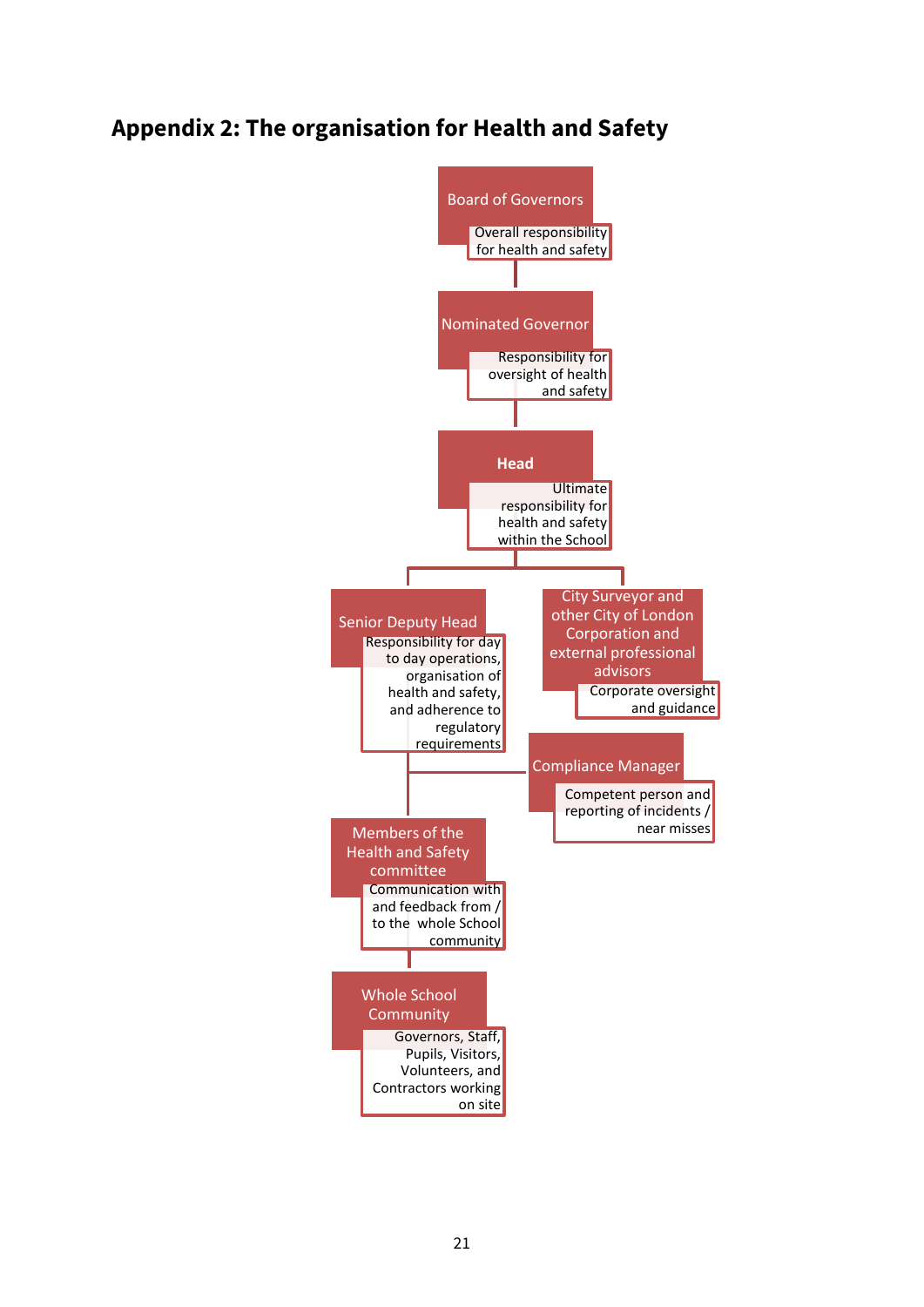# **Appendix 3: Health & Safety Matters related to the Winterflood Theatre**

- 3.1 No pupils are allowed in the balcony area unless supervised by a member of staff.
- 3.2 When people are in the Theatre, the balcony is out of bounds unless instructed by a member of staff.
- 3.3 Rope barriers are positioned at the bottom of stairs and higher areas. These should be placed across the stairs when these areas are not in use.
- 3.4 New pupils should receive induction training on how to use the Theatre.
- 3.5 Pupils in OG to Second Form use the Winterflood Theatre for their *Internal Evacuation* assembly point. Pupils are not to use the upper balcony; only the lower level seats and the stage area.
- 3.6 No tools of any kind are to be taken on the Tension Wire Grid (TWG) and all pockets to be emptied before going on the grid. Service to the lights will involve removing lights by hand and the lights are to be taken away to be repaired. No working on the TWG is allowed unless supervised by a member of staff.
- 3.7 Fluorescent lights are to be switched on at the beginning of the day, to enable access into the Theatre in the event of an emergency.
- 3.8 Anyone in the Theatre when scenery or the screen is lowered are to keep away and have due diligence. Only a member of staff to operate the screen.
- 3.9 Routine maintenance of the TWG and Bleacher Unit will be carried out annually during the School Holidays.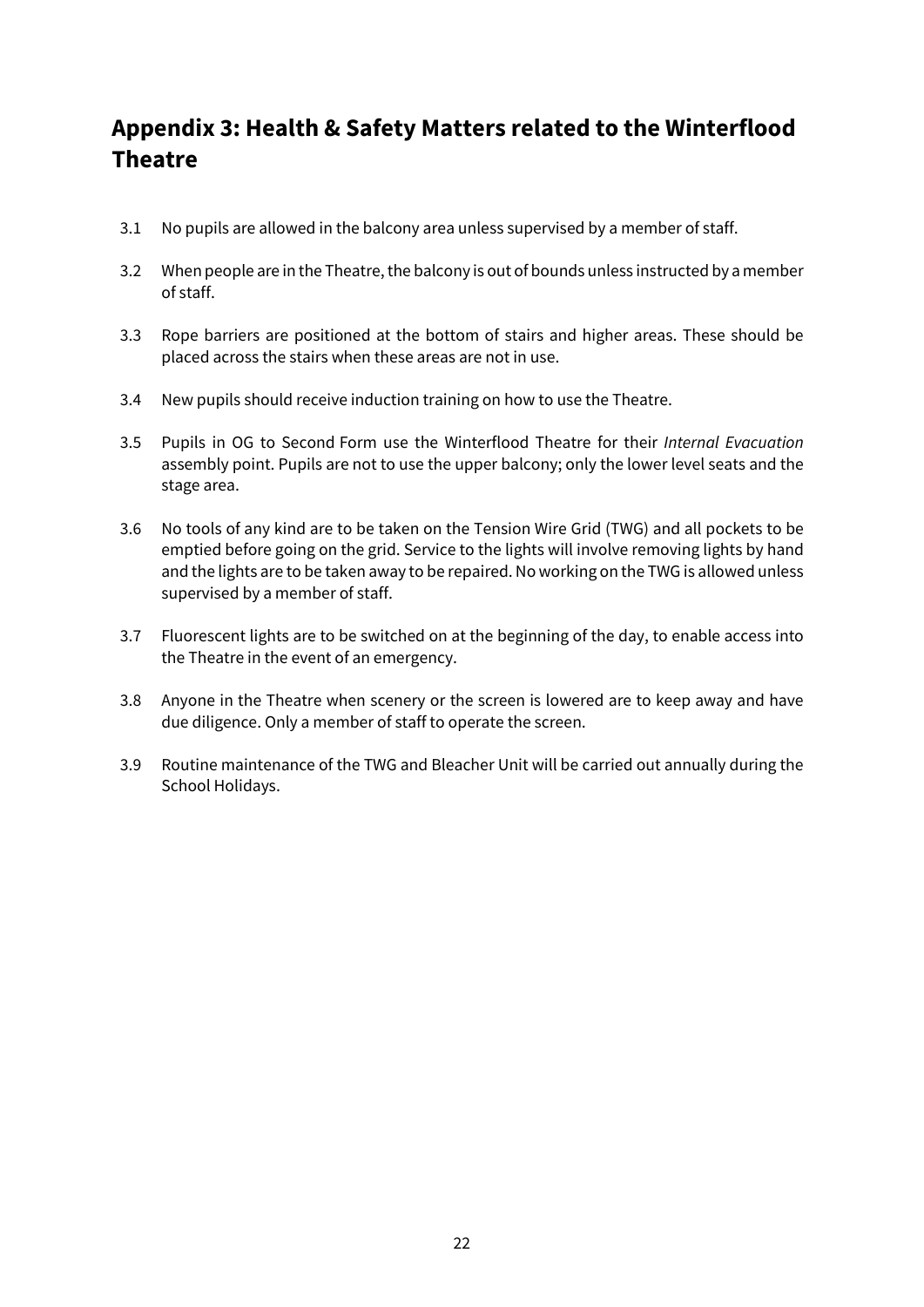## **Appendix 4: Accident Reporting Flow Chart**

The flow chart below is used to determine whether an accident / incident occurring in School should be reported to the City of London Corporation.

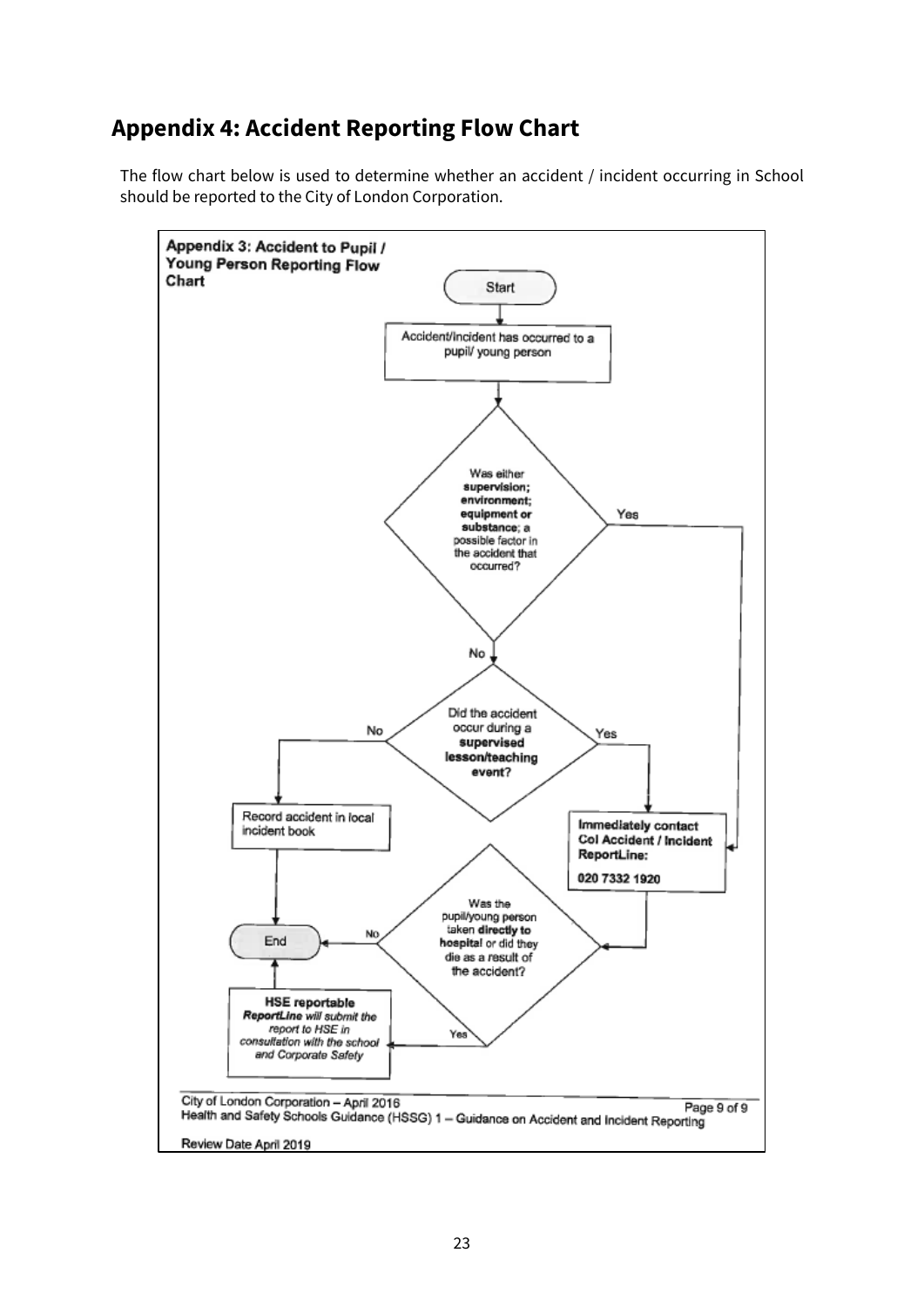# **Appendix 5: Guidance[9](#page-23-0) regarding Slips, Trips and Falls**

#### 5.1 **Causes of slips and trips**

Slip and trip accidents happen for a number of reasons. The following slip potential model helps us to understand the factors that can contribute to slip accidents and the actions to take to prevent them:

- [Contamination](http://www.hse.gov.uk/slips/cleancampaign.htm)
- [Cleaning](http://www.hse.gov.uk/slips/cleaning.htm)
- [People](http://www.hse.gov.uk/slips/human-factors.htm)
- [Flooring](http://www.hse.gov.uk/slips/flooring.htm)
- [Environment](http://www.hse.gov.uk/slips/environment.htm)
- **[Footwear](http://www.hse.gov.uk/slips/footprocure.htm)**

One or more of these factors may play a part in any slip accident.

#### 5.2 **Preventing trips**

The majority of trips are caused by obstructions in walkways. The rest are caused by uneven surfaces. Preventing these accidents is often simple and cost-effective. We need to get all three right (walkways, housekeeping and design and maintenance), to prevent tripping accidents.



#### 5.2.1 **Walkways**

Check for suitable walkways: are they in the right place, are they being used, and are they available for use? What tasks are taking place on the walkway (e.g. is the task preventing employees from seeing where they going)?

#### 5.2.2 **Housekeeping**

It is not just good enough to have a walkway, it must be kept clear, no trailing wires, no obstructions. Employees and cleaners need to have 'a see it, sort it' attitude to ensure these and other work areas are kept clear:

- Is the cleaning regime effective?
- Are there enough bins, storage facilities, etc?

#### 5.2.3 **Design and maintenance**

Is the floor suitable for the environment, fitted correctly and properly maintained? Are the walkways wide enough & level? Are stairs suitable; are risers consistent; are nosings highlighted where necessary; are usable handrails available?

<span id="page-23-0"></span><sup>&</sup>lt;sup>9</sup> Thi[s guidance](http://www.hse.gov.uk/slips/preventing.htm) is reproduced from the HSE's guidance on the causes and prevention of slips and trips.